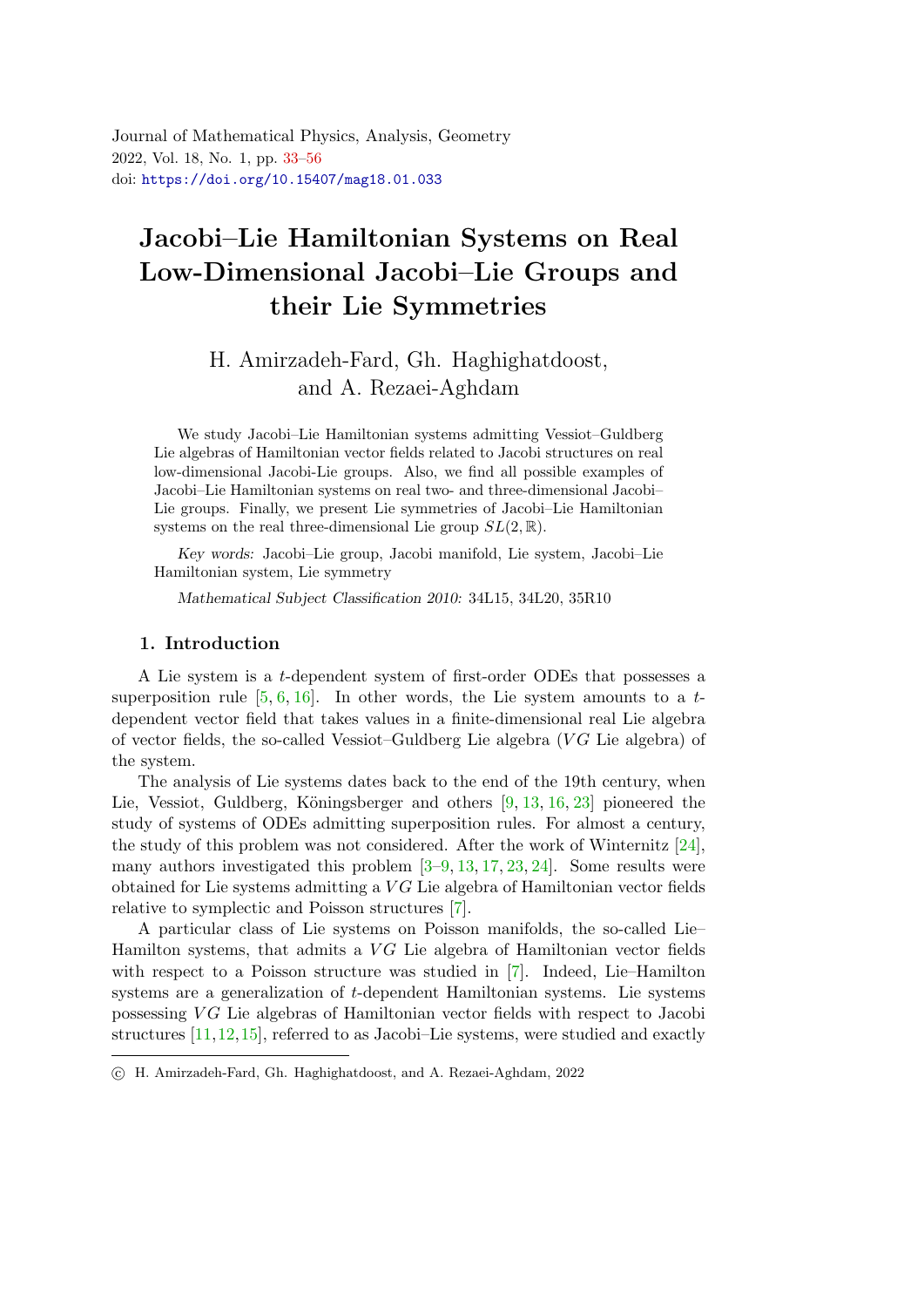introduced in [\[10\]](#page-21-5). In our previous work [\[2\]](#page-21-6), we studied Jacobi–Lie Hamiltonian systems on real low-dimensional Lie groups.

It is well known that the symplectic manifold is a particular case of the Poisson manifold because the Poisson bracket is not necessarily assumed to be nondegenerate. Since the Jacobi bracket is not necessarily a derivation, the Jacobi manifold is a generalization of the Poisson manifold [\[12,](#page-22-6) [15\]](#page-22-7).

In this work, we study Lie systems with  $VG$  Lie algebras of Hamiltonian vector fields with respect to Jacobi–Lie groups [\[11\]](#page-22-5) especially on real two- and threedimensional Jacobi–Lie groups [\[20,](#page-22-8)[21\]](#page-22-9). Moreover, we find all possible Jacobi–Lie Hamiltonian systems on real low-dimensional Jacobi-Lie groups and we present Lie symmetries for Jacobi–Lie Hamiltonian systems.

The outline of the paper is as follows: In Section [2,](#page-1-0) we recall several definitions and results on Lie and Lie–Hamilton systems, Jacobi structures on Jacobi–Lie groups [\[11\]](#page-22-5), and Jacobi–Lie Hamiltonian systems [\[10\]](#page-21-5). In Section [3,](#page-6-0) we exemplify the results of Section [2](#page-1-0) on real two- and three-dimensional Jacobi–Lie groups [\[20,](#page-22-8) [21\]](#page-22-9) and find all possible examples. Finally, in Section [4,](#page-13-0) we study Lie symmetries of Jacobi–Lie Hamiltonian systems with good Hamiltonian functions on  $VIII$  =  $SL(2,\mathbb{R}).$ 

## <span id="page-1-0"></span>2. Definitions and notations on Lie and Jacobi–Lie Hamiltonian systems

Throughout the paper, we assume that all functions and geometric structures are real, smooth and globally defined. To highlight the main aspects of our results, let us omit minor technical problems. Here, for self-containment of the paper, we review some basic concepts of Lie, Lie–Hamilton [\[7,](#page-21-4)[17\]](#page-22-4) and Jacobi–Lie Hamiltonian systems [\[10\]](#page-21-5).

**2.1.** Lie systems and Lie–Hamilton systems. Let  $\mathfrak{a}$  and  $\mathfrak{b}$  be two vector subsets of Lie algebra  $\mathfrak{g}$ , and let  $[\mathfrak{a}, \mathfrak{b}]$  denote the vector space spanned by the Lie brackets between the elements of  $\mathfrak a$  and  $\mathfrak b$ . We define  $Lie(\mathfrak a, \mathfrak g, [\cdot, \cdot, \cdot])$  to be the smallest Lie subalgebra of  $(\mathfrak{g}, [\cdot, \cdot])$  containing  $\mathfrak{a}$  and represent it by  $Lie(\mathfrak{a})$ .

**Definition 2.1.** A t-dependent vector field on a manifold  $M$  is a map

 $X: \mathbb{R} \times M \to TM, \quad (t, x) \mapsto X(t, x),$ 

satisfying  $\tau_M \circ X = \tau_2$ , where  $\tau_2$  and  $\tau_M$  are the projections from  $\mathbb{R} \times M$  and TM onto M, respectively.

Using this definition, we can identify every t-dependent vector field with a family  $\{X_t\}_{t\in\mathbb{R}}$  of vector fields  $X_t: M \to TM, x \mapsto X_t(x) = X(t, x)$ , and vice versa.

**Definition 2.2.** The minimal Lie algebra of  $X$  on a manifold  $M$  is the smallest real Lie algebra  $\mathfrak{g}^X$  containing the vector fields  $\{X_t\}_{t\in\mathbb{R}}$ . In other words,  $\mathfrak{g}^X$  = Lie  $(\{X_t\}_{t\in\mathbb{R}})$ .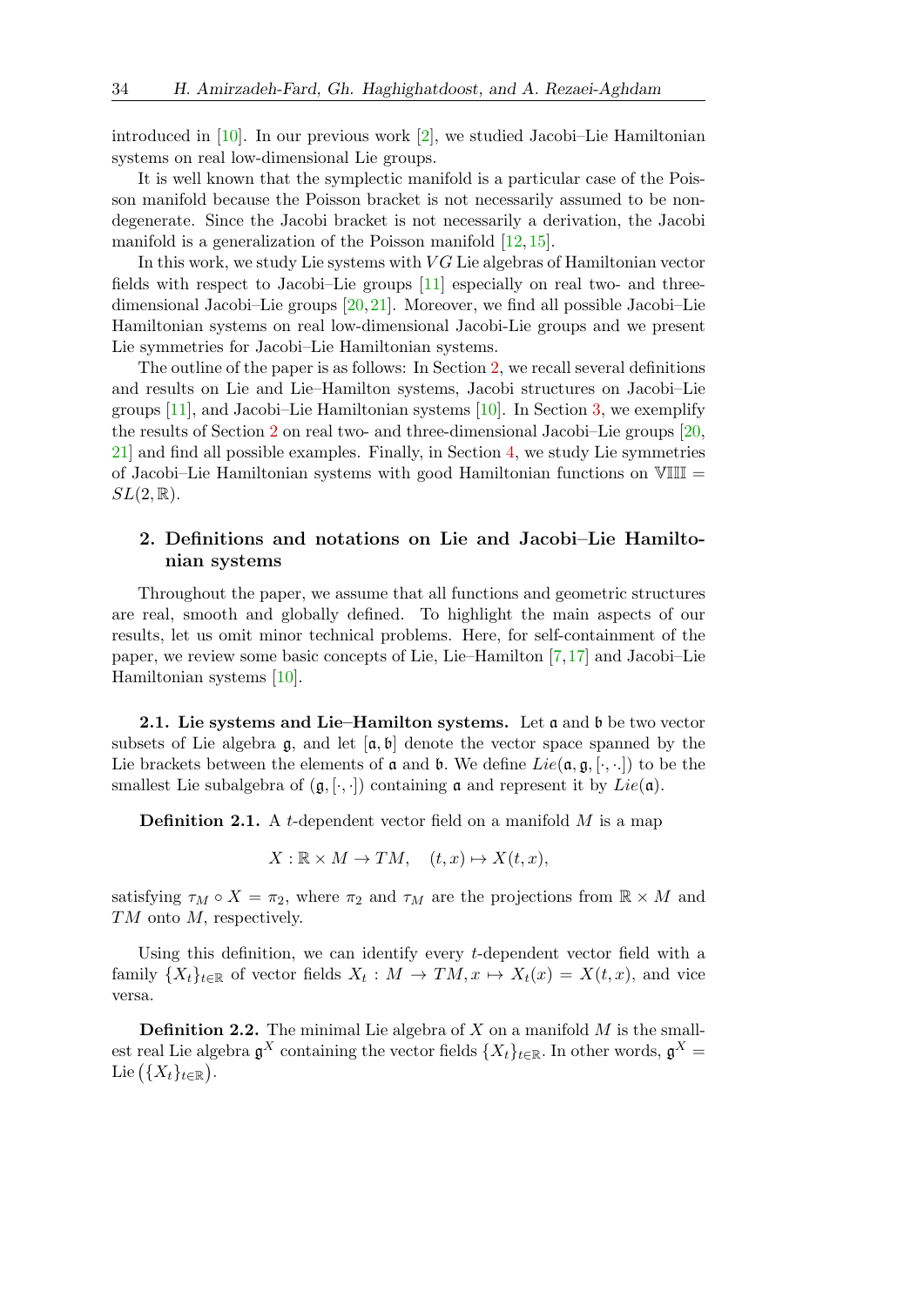**Definition 2.3** ([\[1\]](#page-21-7)). An integral curve of X is an integral curve  $\alpha : \mathbb{R} \to$  $\mathbb{R} \times M$ ,  $t \mapsto (t, x(t))$ , of the suspension of X, i.e., for the vector field

$$
\tilde{X}: \mathbb{R} \times M \to T(\mathbb{R} \times M) \simeq T\mathbb{R} \oplus TM, \quad (t, x) \mapsto \frac{\partial}{\partial t} + X(t, x),
$$

we have  $\frac{dx(t)}{dt} = X(t, x(t)).$ 

Note that we are identifying  $X$  with its associated system of differential equations  $\frac{dx(t)}{dt} = X(t, x(t)).$ 

**Definition 2.4** ([\[17\]](#page-22-4)). A Lie system is a system X on a manifold M whose  $\mathfrak{g}^X$  is finite dimensional.

**Definition 2.5** ( $[16]$ ). A superposition rule depending on n particular solutions for a system X on a manifold M is a function  $\Psi : M^n \times M \to M$ ,  $(x_{(1)},...,x_{(n)};k) \mapsto x$ , such that the general solution  $x(t)$  of X can be written as

$$
x(t) = \Psi(x_{(1)}(t), \dots, x_{(n)}(t); k),
$$

where  $x_{(1)}(t), \ldots, x_{(n)}(t)$  is any generic collection of particular solutions to X and  $k = (k_1, \ldots, k_m)$  is a point of M to be related to the initial conditions of X.

**Theorem 2.6** (Lie–Scheffers [\[6,](#page-21-1) [16\]](#page-22-0)). A system X on a manifold M admits a superposition rule if and only if it can be written in the form

$$
X(t,x) = \sum_{i=1}^{r} b_i(t) X_i(x)
$$

for a set  $b_1(t), \ldots, b_r(t)$  of t-dependent functions and a family of vector fields  $X_1, \ldots, X_r$  on M spanning an r-dimensional real Lie algebra: a VG Lie algebra of X. In other words, a system  $X$  on a manifold  $M$  possesses a superposition rule if and only if it is a Lie system.

**Definition 2.7** ([\[22\]](#page-22-10)). A manifold M endowed with a bivector field  $P \in$  $\Gamma(\bigwedge^2 TM)$  satisfying  $[P, P] = 0$  is called a Poisson manifold  $(M, P)$ , where  $[\cdot, \cdot]$  is the Schouten–Nijenhius bracket and  $\Gamma(\bigwedge^2 TM)$  is the space of sections of  $\bigwedge^2 TM$ over M.

Note that for general p-vector fields  $P = X_1 \wedge \cdots \wedge X_p$  and q-vector fields  $Q = Y_1 \wedge \cdots \wedge Y_q$ , the Schouten–Nijenhius bracket is given by  $[P,Q] = [X_1 \wedge \cdots \wedge Y_q]$  $X_p, Y_1 \wedge \cdots \wedge Y_q] = \sum$ p  $i=1$  $\sum$ q  $j=1$  $(-1)^{i+j}[X_i,Y_j] \wedge X_1 \wedge \cdots \wedge \hat{X_i} \wedge \cdots \wedge X_p \wedge Y_1 \wedge \cdots \wedge$  $\hat{Y}_j \wedge \cdots \wedge Y_q$ , for all  $X_i, Y_i \in \mathfrak{X}(M)$ , where  $[X_i, Y_j]$  denotes the Lie bracket of the two vector fields  $X_i, Y_j$  on M.

We call  $P$  a Poisson bivector of the Poisson manifold  $(M, P)$ . The Poisson bivector P induces a bundle morphism  $P^{\#}: T^{*}M \to TM$  such that

$$
\beta(P^{\#}\alpha) = P(\alpha, \beta), \quad \alpha, \beta \in T^*M.
$$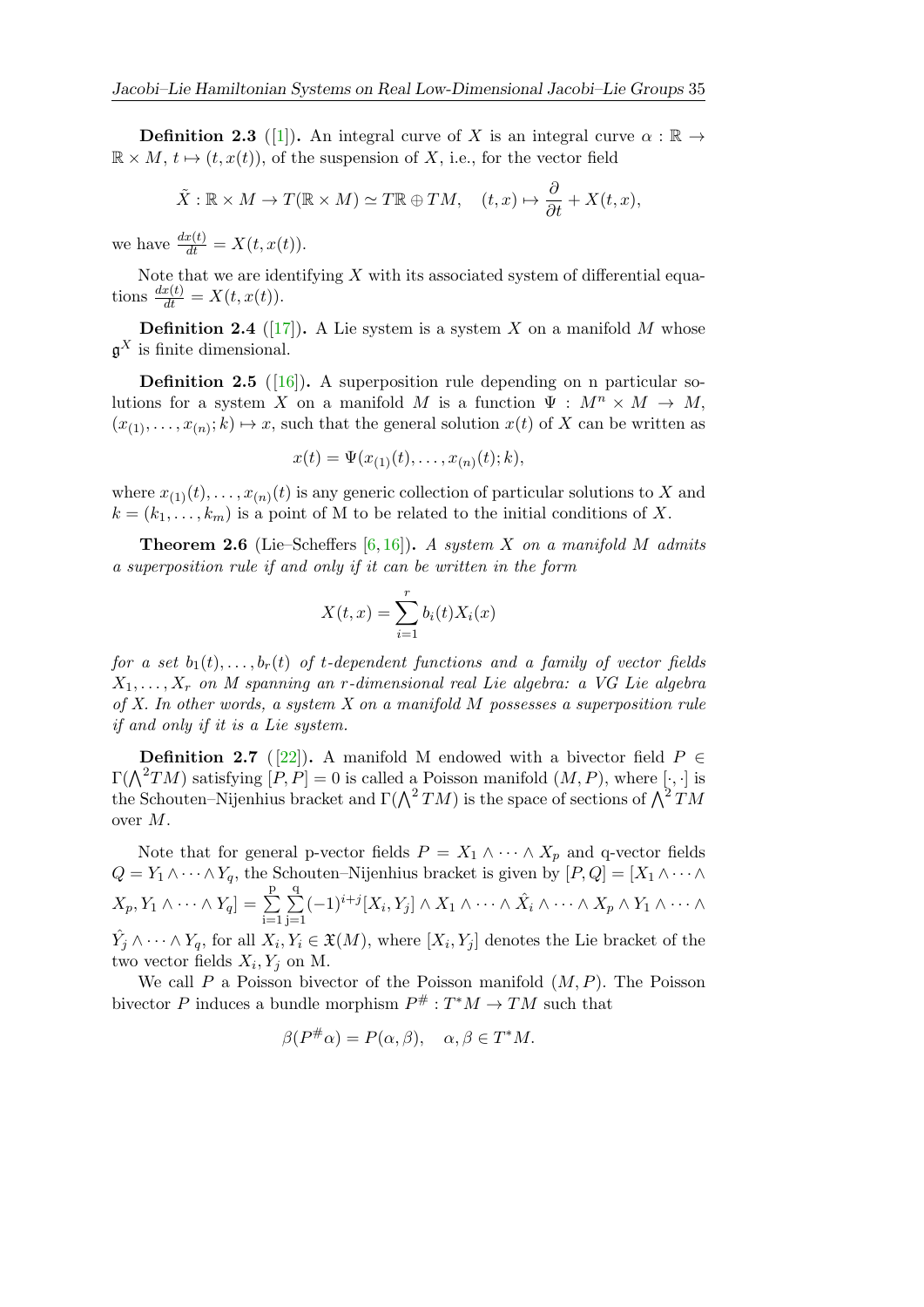**Definition 2.8.** A vector field X on M with the Poisson bivector  $P$  is said to be a Hamiltonian vector field if it can be written as  $X = P^{\#}(df)$ , where f is a function on M called Hamiltonian function. Conversely, every function f is called a Hamiltonian function of a unique Hamiltonian vector field  $X_f$ .

**Definition 2.9** ([\[7\]](#page-21-4)). A Lie–Hamilton system on a Poisson manifold  $M$  is a Lie system X whose  $\mathfrak{g}^X$  consists of Hamiltonian vector fields relative to a Poisson bivector P.

2.2. Jacobi and Jacobi–Lie structures. Jacobi manifolds were studied by Lichnerowicz and Kirillov [\[12,](#page-22-6) [15\]](#page-22-7).

**Definition 2.10.** A Jacobi manifold is a triple  $(M, \Lambda, E)$ , where  $\Lambda$  is a bivector field, i.e.,  $\Lambda \in \bigwedge^2 \mathfrak{X}(M)$ , and E is a vector field on M, i.e.,  $E \in \mathfrak{X}(M)$ , (called the Reeb vector field) such that

$$
[\Lambda, \Lambda] = 2E \wedge \Lambda, \qquad L_E \Lambda = [E, \Lambda] = 0,
$$

where  $[\cdot,\cdot]$  is the Schouten–Nijenhuis bracket, and  $L_E$  is the Lie derivative relative to the vector field E.

The space  $(C^{\infty}(M), \{\cdot,\cdot\}_{\Lambda,E})$  is a local Lie algebra in the sense of Kirillov [\[12\]](#page-22-6) with the following Jacobi bracket:

$$
\{f,g\}_{\Lambda,E} = \Lambda(df,dg) + fEg - gEf, \quad f,g \in C^{\infty}(M).
$$

This Lie bracket is a Poisson bracket if and only if the vector field  $E$  identically vanishes.

**Definition 2.11.** A Jacobi–Lie bialgebra is a pair  $((\mathfrak{g}, \phi_0), (\mathfrak{g}^*, X_0))$ , where  $\mathfrak{g}$ is a finite-dimensional real Lie algebra with the Lie bracket  $[\cdot, \cdot]$ <sup>*s*</sup> and  $\mathfrak{g}^*$  is a dual space of g with the Lie bracket  $[\cdot, \cdot]^{g^*}$ ; also,  $\phi_0 \in g^*$  and  $X_0 \in g$  are 1-cocycles on  $\mathfrak g$  and  $\mathfrak g^*$ , respectively, such that for all  $X, Y \in \mathfrak g$  satisfy the following properties:

$$
d_{*X_0}[X,Y]^{\mathfrak{g}} = [X, d_{*X_0}Y]_{\phi_0}^{\mathfrak{g}} - [Y, d_{*X_0}X]_{\phi_0}^{\mathfrak{g}},
$$
  

$$
\phi_0(X_0) = 0,
$$
  

$$
\phi_0(d_*X) + [X_0, X]^{\mathfrak{g}} = 0,
$$

where

$$
i_{\phi_0}: \wedge^k \mathfrak{g} \to \wedge^{k-1} \mathfrak{g}, \quad P \mapsto i_{\phi_0} P.
$$

Moreover,  $d_*$ , being the Chevalley–Eilenberg differential of  $\mathfrak{g}^*$  acting on  $\mathfrak{g}$  and  $d_{*X_0}$ , is its generalization such that we have

$$
\forall X, Y \in \mathfrak{g} \quad d_{*X_o} Y = d_* Y + X_o \wedge Y.
$$

In addition,  $[\cdot, \cdot]_{d}^{\mathfrak{g}}$  $\phi_{\phi}$  is the  $\phi_0$ -Schouten–Nijenhuis bracket with the following properties:

 $\forall P \in \wedge^k \mathfrak{g} \; \forall P' \in \wedge^{k'} \mathfrak{g}$ 

 $\dot{i}$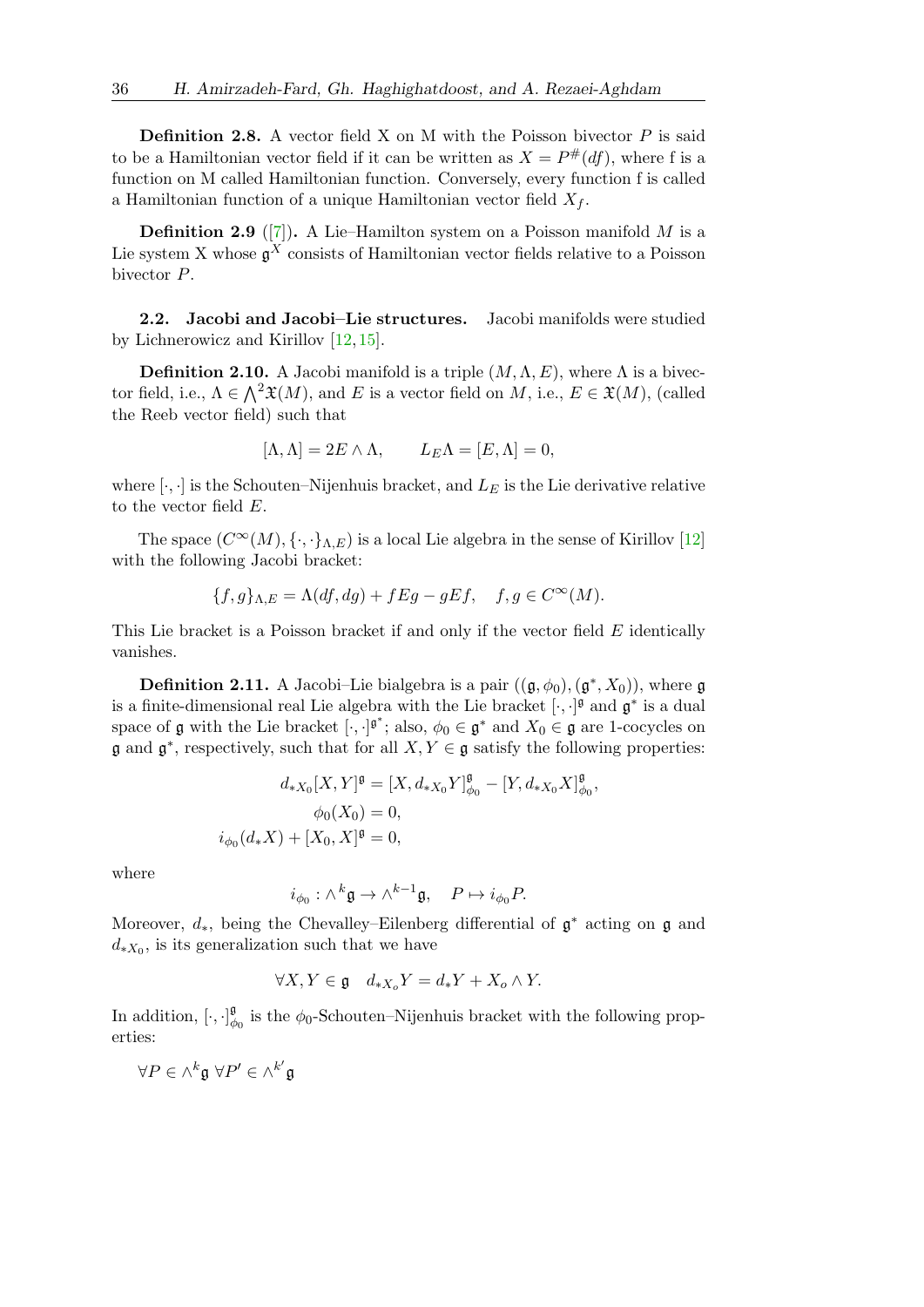$$
[P, P']_{\phi_o} = [P, P'] + (-1)^{k+1} (k-1) P \wedge i_{\phi_o} P' - (k'-1) i_{\phi_o} P \wedge P', \quad (2.1)
$$

$$
[P, P']_{\phi_o} = (-1)^{kk'} [P', P]_{\phi_o}.
$$
\n(2.2)

If  $((\mathfrak{g},\phi_o),(\mathfrak{g}^*,X_o))$  is a Jacobi–Lie bialgebra, then  $((\mathfrak{g}^*,X_o),(\mathfrak{g},\phi_o))$  is also a Jacobi–Lie bialgebra. For this case, we have d as the Chevalley–Eilenberg differential of  $\mathfrak g$  acting on  $\mathfrak g^*$  and it has the following  $\phi_0 \in \mathfrak g^*$  generalization:

$$
\forall \omega \in \wedge^k \mathfrak{g}^* \quad d_{\phi_o} \omega = d\omega + \phi_o \wedge \omega. \tag{2.3}
$$

In the above definition,  $X_0$  and  $\phi_o$  are 1-cocycles on  $\mathfrak{g}^*$  and  $\mathfrak{g}$ , respectively, i.e., we must have

$$
d_* X_o = 0, \quad d\phi_o = 0. \tag{2.4}
$$

**Definition 2.12** ([\[11\]](#page-22-5)). A bivector  $\Lambda$  on a connected Lie group  $\mathbb{G}$  is said to be  $\sigma$ −multiplicative if  $\Lambda$  satisfies the relation

$$
\Lambda(gh) = (R_h)_*(\Lambda(g)) + e^{-\sigma(g)}(L_g)_*(\Lambda(h)), \quad g, h, \in \mathbb{G},
$$

where  $\sigma : \mathbb{G} \to \mathbb{R}$  is a multiplicative function. Meanwhile,  $(L_g)_*$  (respectively,  $(R_h)_*$ ) is the pullback of the left (respectively, the right) invariant action of G on itself.

**Definition 2.13** ([11]). A Jacobi–Lie group is a connected Lie group  $\mathbb{G}$ together with a Jacobi structure  $(\Lambda, E)$  on  $\mathbb G$  such that:

i)  $\Lambda$  is  $\sigma$ -multiplicative.

ii) E is a right invariant vector field,  $E(\mathfrak{e}) = -X_0$  and  $\Lambda^{\#}(d\sigma) = \tilde{X}_0 - e^{-\sigma} \bar{X}_0$ , where  $E = -\tilde{X}_0$  and  $\mathfrak{e}$  is the identity element of  $\mathbb{G}$ ; in addition,  $\tilde{X}$  and  $\bar{X}$  are the right and the left invariant vector fields, respectively, such that  $\tilde{X}_0(\mathfrak{e}) = \bar{X}_0(\mathfrak{e}) =$  $X_0$ .

Iglesias and Marrero proved in [\[11\]](#page-22-5) that if G is a connected and simply connected Lie group with Lie algebra  $\mathfrak g$  and the pair  $((\mathfrak g, \phi_0),(\mathfrak g^*,X_0))$  is a Jacobi–Lie bialgebra, then G is a Jacobi–Lie group and it has a special Jacobi structure.

**Theorem 2.14** ([\[11\]](#page-22-5)). Let the pair  $((\mathfrak{g}, \phi_0), (\mathfrak{g}^*, X_0))$  be a Jacobi-Lie bialgebra and let G be a connected and simply connected Lie group with Lie algebra q. Then there exists a unique multiplicative function  $\sigma : \mathbb{G} \to \mathbb{R}$  and a unique σ-multiplicative bivector Λ on G satisfying  $(d\sigma)(\mathfrak{e}) = \phi_0$  and the intrinsic derivative of bivector at  $\varepsilon$  is  $-d_{*X_0}$ , that is,  $d_{\varepsilon} \Lambda = -d_{*X_0}$ . Furthermore, the following identity holds:

$$
\Lambda^{\#}(d\sigma) = \tilde{X}_0 - e^{-\sigma} \bar{X}_0,
$$

and the pair  $(\Lambda, E)$  is a Jacobi structure on  $\mathbb{G}$ .

Definition 2.15. A coboundary Jacobi–Lie bialgebra is a Jacobi–Lie bialgebra such that  $d_{*X_0}$  is a 1-coboundary, that is, there exists  $r \in \wedge^2 \mathfrak{g}$  satisfying

$$
d_{*X_0}X = ad_{(\phi_0,1)}(X)(r), \quad \forall X \in \mathfrak{g},\tag{2.5}
$$

(for more details, see  $[11]$ ).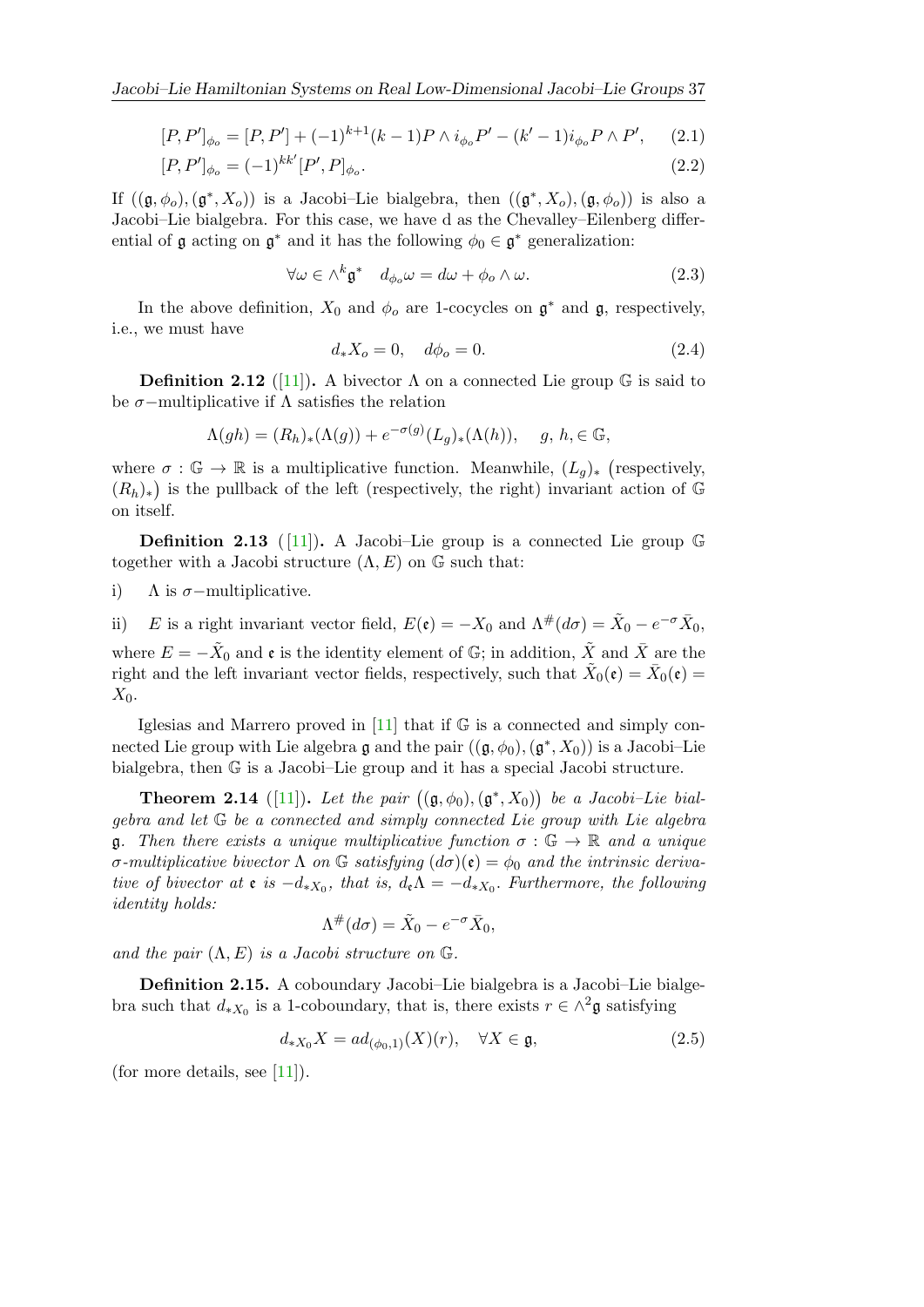A Jacobi structure on  $\mathbb G$  was determined in [\[11,](#page-22-5) [20\]](#page-22-8) as follows:

<span id="page-5-1"></span><span id="page-5-0"></span>
$$
\Lambda = \tilde{r} - e^{-\sigma}\bar{r}, \quad E = -\tilde{X}_0,\tag{2.6}
$$

where both  $\tilde{r}$  and  $\bar{r}$  ( $\forall g \in \mathbb{G}$   $\tilde{r}(g) = (R_g)_{*}r$  and  $\bar{r}(g) = (L_g)_{*}r$ ) are the right and the left invariant bivectors on the Lie group  $\mathbb G$  (i.e., the pullback of the rmatrix  $r \in \wedge^2 \mathfrak{g}$  as well as  $\tilde{X}_0$  is a right invariant vector field on G. Furthermore,  $(d\sigma)(\mathfrak{e}) = \phi_0.$ 

The relation [\(2.6\)](#page-5-0) can be expressed in terms of the local coordinates  $x^{\mu}$  on G as follows [\[20\]](#page-22-8):

$$
\Lambda = \frac{1}{2} r^{ij} (X_i^{R\mu} X_j^{R\nu} - e^{-\sigma} X_i^{L\mu} X_j^{L\nu}) \partial_\mu \wedge \partial_\nu,
$$
\n(2.7)

and

<span id="page-5-2"></span>
$$
E = -\alpha^i X_i^{R\mu} \partial_\mu,\tag{2.8}
$$

where both  $X_i^{R\mu}$  $i^{R\mu}$  and  $X_i^{L\nu}$  are the *i*th components of the right and the left invariant vector fields on the Lie group  $\mathbb{G}$  [\[20\]](#page-22-8); namely  $X_i^R = X_i^{R\mu}$  $\delta_i^{R\mu}\partial_\mu$  and  $X_i^L =$  $X_i^{L\mu}$  $i^L_{i}^{\mu} \partial_{\mu}$ . Furthermore, we have that

$$
[X^R_i,X^R_j]=f^k_{ij}X^R_k,\hspace{1cm}[X^L_i,X^L_j]=-f^k_{ij}X^L_k,\\[1ex]
$$

where  $f_{ij}^k$  are the structure constants of the Lie algebra  $\mathfrak g$  of the Lie group  $\mathbb G$ . Moreover,  $r^{ij}$  is the component of the skew-symmetric tensor  $r = \frac{1}{2}$  $\frac{1}{2}r^{ij}X_i\wedge X_j,$ and the multiplicative function  $\sigma : \mathbb{G} \to \mathbb{R}$  is defined as  $(d\sigma)(\mathfrak{e}) = \phi_0$  as well as  $\alpha^i$  is obtained from the relation  $X_0 = \alpha^i X_i$ , where  $\{X_i\}$  is the basis of the Lie algebra  $\mathfrak g$ . Now, using the results from [\[20\]](#page-22-8) and the relations [\(2.7\)](#page-5-1) and [\(2.8\)](#page-5-2), one can calculate the vector field E and the bivector  $\Lambda$  related to the real twoand three-dimensional Jacobi–Lie bialgebras [\[20\]](#page-22-8). Our results are listed in Tables [5.1](#page-15-0)[–5.3.](#page-20-0) The first column gives the names of the real two- and three-dimensional Jacobi–Lie bialgebras according to [\[20\]](#page-22-8), and the second column gives the Jacobi structure  $(\Lambda, E)$  on the Lie group G related to the Lie algebra g. Note that the elements of the real two-dimensional Jacobi–Lie group  $\mathbb G$  are given by  $g =$  $e^{xX_1}e^{yX_2}$  for all  $g \in \mathbb{G}$ . Additionally, for the real three-dimensional Jacobi–Lie group  $\mathbb{G}$ , we assume that  $g = e^{xX_1}e^{yX_2}e^{zX_3}$  for all  $g \in \mathbb{G}$ .

**Definition 2.16** ([\[20\]](#page-22-8)). A bi-r-matrix Jacobi–Lie bialgebra is a Jacobi–Lie bialgebra possessing classical r-matrices  $r \in \wedge^2 \mathfrak{g}$  and  $\tilde{r} \in \wedge^2 \mathfrak{g}^*$ .

**Definition 2.17** ([\[20\]](#page-22-8)). A coboundary Jacobi–Lie bialgebra is a Jacobi–Lie bialgebra admitting the classical r-matrix  $r \in \wedge^2 \mathfrak{g}$  or  $\tilde{r} \in \wedge^2 \mathfrak{g}^*$ .

In [\[20\]](#page-22-8), real two- and three-dimensional bi-r-matrix Jacobi–Lie bialgebras and coboundary Jacobi–Lie bialgebras have been classified, and here we apply those classifications to obtain the results of Tables [5.1–](#page-15-0)[5.3.](#page-20-0)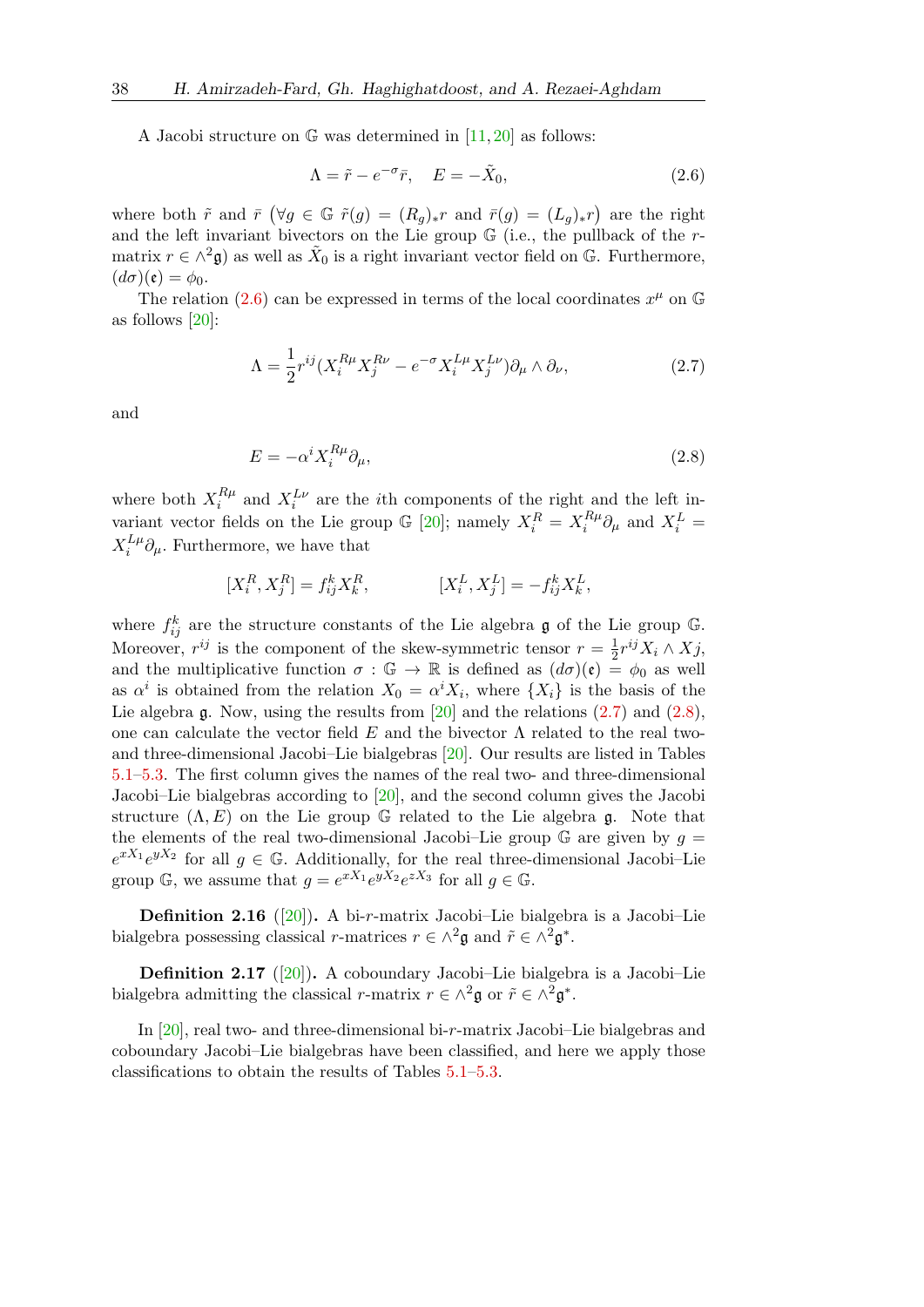2.3. Jacobi–Lie Hamiltonian systems. Jacobi–Lie Hamiltonian systems were introduced in [\[10\]](#page-21-5). In other words, Lie systems possessing a Vessiot– Guldberg Lie algebra of Hamiltonian functions with respect to a Jacobi structure. One of the most useful constructions on Jacobi manifolds is in a sense analogue of the gradient defined as follows.

Definition 2.18. A vector field X on the manifold M is Hamiltonian relative to a Jacobi structure  $(M, \Lambda, E)$  if there exists a function f, referred to as Hamiltonian, such that

$$
X_f = [\Lambda, f] + fE = \Lambda^\#(df) + fE.
$$

Let  $f$  be a smooth function on the Jacobi manifold  $M$ . Then there exists a unique vector field  $X_f$  on M, referred to as a Hamiltonian vector field associated with  $f$ , such that the following equality is satisfied:

$$
\{f, g\}_{\Lambda,E} = X_f g - g E f, \quad g \in C^{\infty}(M).
$$

A vector field  $X_f$  can possess several Hamiltonian functions. Obviously,  $(Ham(M, \Lambda, E), [\cdot, \cdot])$  is a Lie algebra, where the bracket is the one concerning vector fields and  $\text{Ham}(M, \Lambda, E)$  is the space of Hamiltonian vector fields of the Jacobi manifold. If  $Ef = 0$  (that is, the derivative of the function f in the direction of the vector field  $E$  is equal to zero), then the function  $f$  is called a good Hamiltonian function and  $X_f$ , a good Hamiltonian vector field [\[10\]](#page-21-5).

**Definition 2.19** ([\[10\]](#page-21-5)). A Jacobi–Lie system is a quadruple  $(M, \Lambda, E, X)$ , where  $(M, \Lambda, E)$  is a Jacobi manifold and X is a Lie system such that  $\mathfrak{g}^X \subset$  $Ham(M, \Lambda, E).$ 

**Definition 2.20** ([\[10\]](#page-21-5)). A Jacobi–Lie Hamiltonian system is a quadruple  $(M, \Lambda, E, f)$ , where  $(M, \Lambda, E)$  is a Jacobi manifold and  $f : \mathbb{R} \times M \to M$ ,  $(t, x) \mapsto$  $f_t(x)$  is a t-dependent function and Lie $({f_t}_{t\in\mathbb{R}}, {\{\cdot,\cdot\}}_{\Lambda,E})$  is finite dimensional. The system X on M is said to be Jacobi–Lie Hamiltonian system related to  $(M, \Lambda, E, f)$  if  $X_t$  is a Hamiltonian vector field with the Hamiltonian function  $f_t$ (relative to the Jacobi manifold) for all  $t \in \mathbb{R}$ .

**Theorem 2.21** ( [\[10\]](#page-21-5)). If  $(M, \Lambda, E, f)$  is a Jacobi–Lie Hamiltonian system, then the system X of the form  $X_t = X_{ft}$ ,  $\forall t \in \mathbb{R}$ , is a Jacobi–Lie system  $(M, \Lambda, E, X)$ . If X is a Lie system whose  $\{X_t\}_{t\in\mathbb{R}}$  are good Hamiltonian vector fields, then X possesses a Jacobi–Lie Hamiltonian.

## <span id="page-6-0"></span>3. Jacobi–Lie Hamiltonian systems on real low-dimensional Jacobi–Lie groups

Now we consider some Jacobi structures obtained by using the real two- and three-dimensional Jacobi-Lie groups related to the Jacobi–Lie bialgebras (see Tables [5.1,](#page-15-0) [5.3](#page-20-0) below). In these examples, we consider the Lie group G related to the Jacobi–Lie bialgebra  $((\mathfrak{g}, \phi_0), (\mathfrak{g}^*, X_0))$ . For these examples, we use the formalisms mentioned in the previous section for calculating Jacobi–Lie Hamiltonian systems on real low-dimensional Jacobi–Lie groups.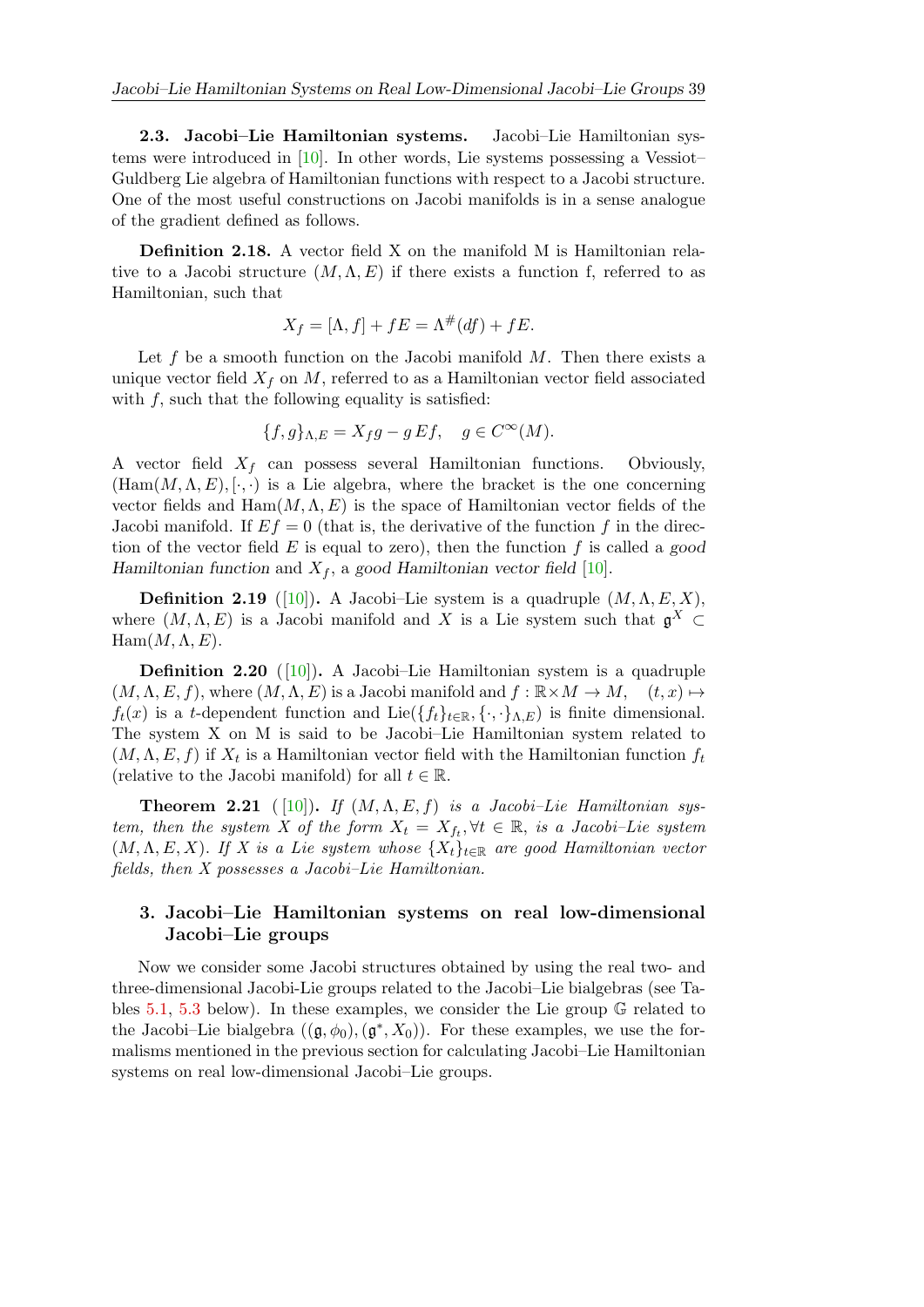Example 3.1. Consider the real two-dimensional bi-r-matrix Jacobi–Lie bialgebra  $((\mathfrak{g}, \phi_0), (\mathfrak{g}^*, X_0)) = ((A_2, b\tilde{X}^2), (A_2.i, -bX_1)),$  where  $X_0 = -bX_1 =$  $\alpha^i X_i \Rightarrow \alpha^1 = -b, \, \alpha^2 = 0.$ 

In view of the results obtained in [\[20\]](#page-22-8), we see that the Lie group  $\mathbb{A}_2$  with Lie algebra  $A_2$  is  $X_1^R = \partial_x, X_2^R = -x\partial_x + \partial_y, X_1^L = e^{-y}\partial_x$ , and  $X_2^L = \partial_y$ , where  $X_i^R$ and  $X_i^L$  are the *i*th components of the right and the left invariant vector fields on the Lie group  $\mathbb{A}_2$ . Moreover,  $r = \frac{1}{2}$  $\frac{1}{2}r^{ij}X_i \wedge X_j = X_1 \wedge X_2 \Rightarrow r^{12} = 2$  and  $\sigma = by$  [\[20\]](#page-22-8). Meanwhile, consider the Lie group  $A_2$  with the coordinates x and y related to the Lie algebra  $A_2$ . Hence, using the relations  $(2.7)$ ,  $(2.8)$ , one can show that the Jacobi bivector field and the Reeb vector field have the following forms (see Table [5.1\)](#page-15-0):

<span id="page-7-2"></span>
$$
\Lambda_{\mathbb{A}_2} = (1 - e^{-(b+1)y}) \partial_x \wedge \partial_y, \quad E_{\mathbb{A}_2} = b \partial_x. \tag{3.1}
$$

Simple calculations show that they satisfy

$$
[\Lambda_{\mathbb{A}_2}, \Lambda_{\mathbb{A}_2}] = 2E_{\mathbb{A}_2} \wedge \Lambda_{\mathbb{A}_2} = 0, \quad [E_{\mathbb{A}_2}, \Lambda_{\mathbb{A}_2}] = 0.
$$

Thus,  $(A_2, \Lambda_{A_2}, E_{A_2})$  is a Jacobi manifold. Now, using the above results and the bundle morphism

$$
\Lambda^{\#}: T^*M \to TM
$$
  

$$
dg(\Lambda^{\#}(df)) = \Lambda(df, dg), \quad \forall df, dg \in T^*M,
$$
 (3.2)

we see that

<span id="page-7-0"></span>
$$
\Lambda_{\mathbb{A}_2}^{\#}(df) = (1 - e^{-(b+1)y}) \left( -\frac{\partial f}{\partial y}, \frac{\partial f}{\partial x} \right). \tag{3.3}
$$

This morphism allows us to relate for every function  $f \in C^{\infty}(M)$  an associated Hamiltonian vector field  $X_f$  through the relation

<span id="page-7-3"></span><span id="page-7-1"></span>
$$
X_f = \Lambda^\#(df) + fE. \tag{3.4}
$$

Substituting [\(3.3\)](#page-7-0) and  $E_{A_2} = b\partial_x$  in [\(3.4\)](#page-7-1), we obtain

$$
X_f = \left( -(1 - e^{-(b+1)y}) \frac{\partial f}{\partial y} + bf \right) \partial_x + \left( 1 - e^{-(b+1)y} \right) \frac{\partial f}{\partial x} \partial_y.
$$
 (3.5)

Since every Hamiltonian function  $f_i$  induces a unique Hamiltonian vector field, it makes sense to represent it by  $X_i^H$ . Thus, one has that

$$
X_{f_1} = X_1^H = \left(-\left(1 - e^{-(b+1)y}\right) \frac{\partial f_1}{\partial y} + bf_1\right) \partial_x + \left(1 - e^{-(b+1)y}\right) \frac{\partial f_1}{\partial x} \partial_y,
$$
  

$$
X_{f_2} = X_2^H = \left(-\left(1 - e^{-(b+1)y}\right) \frac{\partial f_2}{\partial y} + bf_2\right) \partial_x + \left(1 - e^{-(b+1)y}\right) \frac{\partial f_2}{\partial x} \partial y.
$$

Here, the Hamiltonian vector fields  $X_1^H$ ,  $X_2^H$  are linearly independent over  $\mathbb{A}_2$  and they form a basis for the Lie algebra  $A_2$  with non-zero commutators  $[X_1^H, X_2^H] =$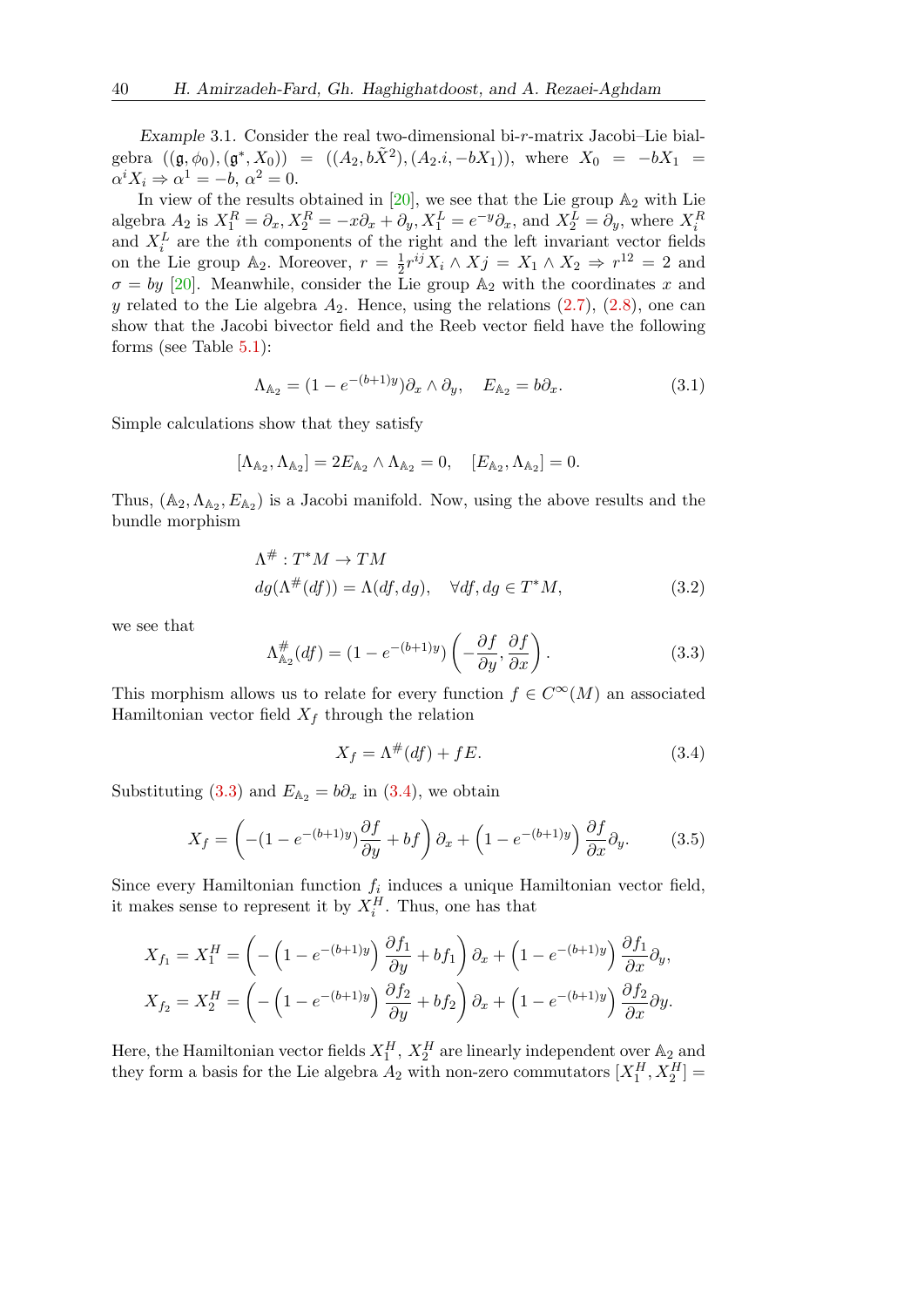$X_1^H$ . Note that the Hamiltonian vector fields need not be linearly independent on a Lie group. It is easy to check that

$$
X_1^H = b e^{-x \over b} \partial_x + {(-1 + e^{-(1+b)y}) e^{-x \over b} \over b} \partial_y, \quad X_2^H = b \partial_x,
$$

span the Lie algebra  $A_2$  of Hamiltonian vector fields on  $\mathbb{A}_2$ , i.e.,  $[X_1^H, X_2^H] = X_1^H$ . Consider now the system on  $\mathbb{A}_2$  defined by

<span id="page-8-0"></span>
$$
\frac{d\alpha_2}{dt} = \sum_{i=1}^{2} b_i(t) X_i^H(\alpha_2), \quad \alpha_2 \in \mathbb{A}_2,
$$
\n(3.6)

for arbitrary *t*-dependent functions  $b_i(t)$ .  $X^{\mathbb{A}_2}$  is a Lie system since the associated t-dependent vector field  $X_{i}^{A_2} = \sum_{i=1}^{2} b_i(t) X_i^H$  takes values in the Lie algebra  $\langle X_1^H, X_2^H \rangle$ , where  $[X_1^H, X_2^H] = X_1^H$ , namely the Lie algebra  $A_2$ .

We now illustrate that the Lie system  $(3.6)$  is a Jacobi–Lie system. Indeed,  $X_1^H$  and  $X_2^H$  are Hamiltonian vector fields with respect to  $(A_2, A_{A_2}, E_{A_2})$  with the Hamiltonian functions  $f_1 = e^{\frac{-x}{b}}$  and  $f_2 = 1$ , respectively (i.e.,  $X_i^H = \Lambda^{\#}(df_i)$  +  $f_iE$ , and thus  $(\mathbb{A}_2, \Lambda_{\mathbb{A}_2}, E_{\mathbb{A}_2}, X^{\mathbb{A}_2})$  is a Jacobi–Lie system.

Since  $f = \sum_{i=1}^{2} b_i(t) f_i = b_1(t) e^{\frac{-x}{b}} + b_2(t)$  is a Hamiltonian function of  $X^{\mathbb{A}_2}$ for every  $t \in \mathbb{R}$  and the functions  $f_1$  and  $f_2$  satisfy the commutation relation  ${f_1, f_2}_{\Lambda_{\mathbb{A}_2, E_{\mathbb{A}_2}}}=f_1$ , then the functions  ${f_t}_{t\in\mathbb{R}}$  span a finite-dimensional real Lie algebra of functions with respect to the Lie bracket induced by  $(3.1)$ . Consequently,  $X^{\mathbb{A}_2}$  admits a Jacobi–Lie Hamiltonian system  $(\mathbb{A}_2, \Lambda_{\mathbb{A}_2}, E_{\mathbb{A}_2}, f)$ .

Example 3.2. Consider the real three-dimensional bi-r-matrix Jacobi–Lie bialgebra  $((\mathfrak{g}, \phi_0), (\mathfrak{g}^*, X_0)) = ((III, -b\tilde{X}^2 + b\tilde{X}^3), (III.iv, bX_1)),$  where  $X_0 = bX_1 =$  $\alpha^i X_i \Rightarrow \alpha^1 = b, \, \alpha^2 = 0, \alpha^3 = 0.$  In view of the results of [\[20\]](#page-22-8), we see that the Lie group III with Lie algebra III is

$$
\begin{pmatrix} X_1^R \\ X_2^R \\ X_3^R \end{pmatrix} = \begin{pmatrix} \partial_x & \\ \frac{e^{2x} + 1}{2} \partial_y + \frac{e^{2x} - 1}{2} \partial_z \\ \frac{e^{2x} - 1}{2} \partial_y + \frac{e^{2x} + 1}{2} \partial_z \end{pmatrix}, \quad \begin{pmatrix} X_1^L \\ X_2^L \\ X_3^L \end{pmatrix} = \begin{pmatrix} \partial_x + (y+z)(\partial_y + \partial_z) \\ \partial_y \\ \partial_z \end{pmatrix}, \quad (3.7)
$$

where  $X_i^R$  and  $X_i^L$  are the *i*th components of the right and the left invariant vector fields on the Lie group III. Moreover,  $r = \frac{1}{2}$  $\frac{1}{2}r^{ij}X_i \wedge X_j = \frac{1}{2}X_1 \wedge X_2$  –  $\frac{1}{2}X_1 \wedge X_3 \Rightarrow r^{12} = 1, r^{13} = -1$  and  $\sigma = -b(y - z)$  [\[20\]](#page-22-8). Meanwhile, consider the Lie group III with the coordinates  $x, y$  and z related to Lie algebra III. Hence, using the relations [\(2.7\)](#page-5-1), [\(2.8\)](#page-5-2), one can show that the Jacobi bivector field and the Reeb vector field have the following forms (see Table 2):

<span id="page-8-1"></span>
$$
\Lambda_{\mathbb{III}} = \frac{1}{2} (1 - e^{b(y-z)}) \partial_x \wedge \partial_y - \frac{1}{2} (1 - e^{b(y-z)}) \partial_x \wedge \partial_z + (y+z) e^{b(y-z)} \partial_y \wedge \partial_z,
$$
  
\n
$$
E_{\mathbb{III}} = -b \partial_x.
$$
\n(3.8)

Obviously,  $[\Lambda_{\mathbb{III}}, \Lambda_{\mathbb{III}}] = 2E_{\mathbb{III}} \wedge \Lambda_{\mathbb{III}} = -2b(y+z)e^{b(y-z)}\partial_x \wedge \partial_y \wedge \partial_z$  and  $[E_{\mathbb{III}}, \Lambda_{\mathbb{III}}] =$ 0. As a result,  $(\mathbb{III}, \Lambda_{\mathbb{III}}, E_{\mathbb{III}})$  is a Jacobi manifold. Now, using the above results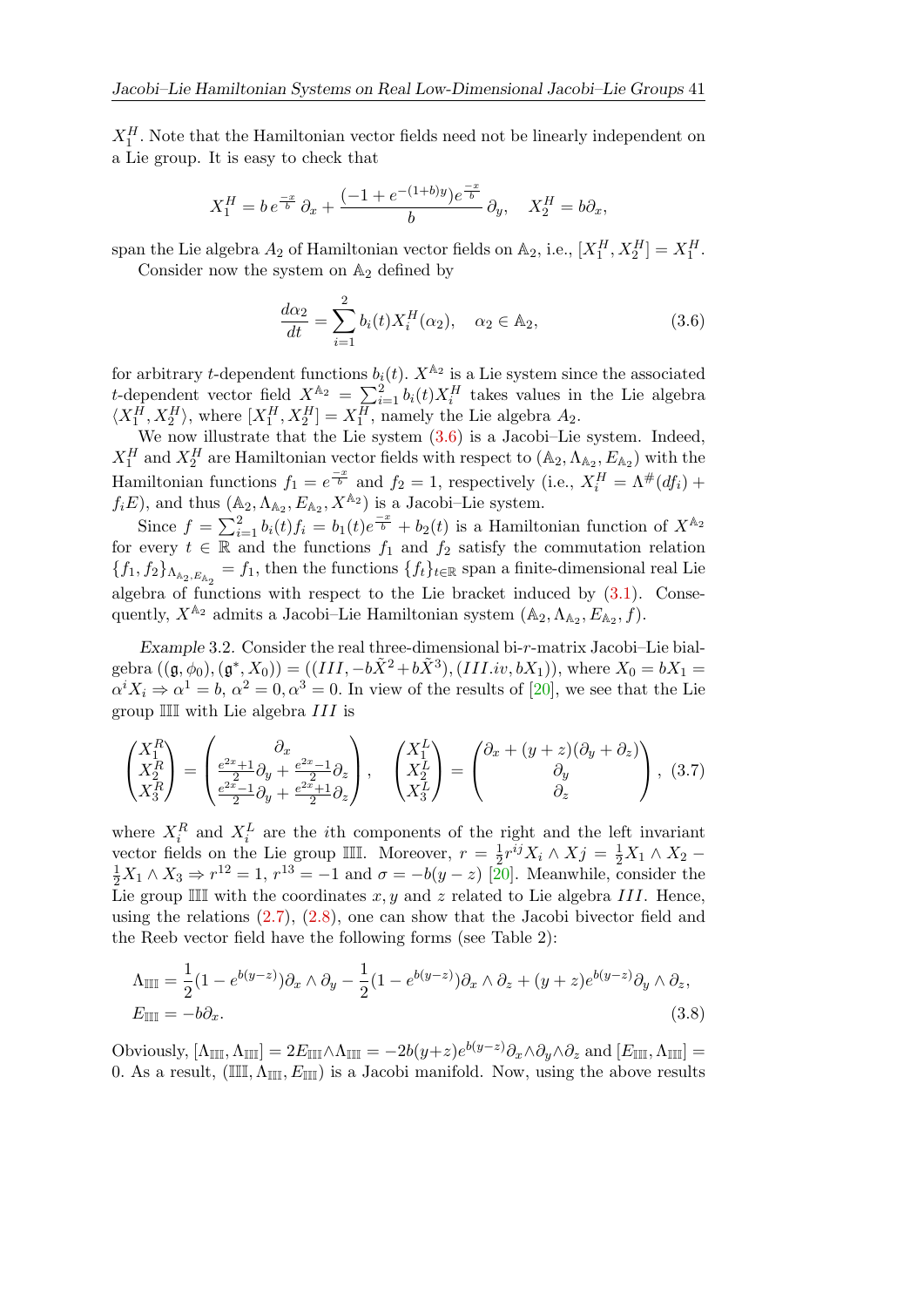and [\(3.2\)](#page-7-3), it follows that

$$
\Lambda_{\mathbb{III}}^{\#}(df) = \left(-\frac{\left(1 - e^{b(y-z)}\right)}{2} \frac{\partial f}{\partial y} + \frac{\left(1 - e^{b(y-z)}\right)}{2} \frac{\partial f}{\partial z}\right) \partial_x \n+ \left(\frac{\left(1 - e^{b(y-z)}\right)}{2} \frac{\partial f}{\partial x} - (y+z) e^{b(y-z)} \frac{\partial f}{\partial z}\right) \partial_y \n+ \left(\frac{\left(1 - e^{b(y-z)}\right)}{2} \frac{\partial f}{\partial x} - (y+z) e^{b(y-z)} \frac{\partial f}{\partial z}\right) \partial z \tag{3.9}
$$

Substituting [\(3.9\)](#page-9-0) and  $E_{\text{III}} = -b\partial_x$  in [\(3.4\)](#page-7-1), we obtain

<span id="page-9-0"></span>
$$
X_f = \left(-\frac{\left(1 - e^{b(y-z)}\right)}{2} \frac{\partial f}{\partial y} + \frac{\left(1 - e^{b(y-z)}\right)}{2} \frac{\partial f}{\partial z} - bf\right) \partial_x
$$

$$
+ \left(\frac{\left(1 - e^{b(y-z)}\right)}{2} \frac{\partial f}{\partial x} - (y+z) e^{b(y-z)} \frac{\partial f}{\partial z}\right) \partial_y
$$

$$
+ \left(\frac{\left(1 - e^{b(y-z)}\right)}{2} \frac{\partial f}{\partial x} - (y+z) e^{b(y-z)} \frac{\partial f}{\partial z}\right) \partial_z
$$

Since every Hamiltonian function  $f_i$  induces a unique Hamiltonian vector field, it makes sense to represent it by  $X_i^H$ . Thus, one has that  $X_1^H = X_{f_1}, X_2^H =$  $X_{f_1}$  and  $X_3^H = X_{f_3}$ . The Hamiltonian vector fields  $X_1^H, X_2^H$  and  $X_3^H$  are linearly independent over  $\mathbb{III}$  and they form a basis for the Lie algebra  $II$  with non-zero commutators  $[X_2^H, X_3^H] = X_1^H$ .

It is straightforward to verify that the Lie algebra II of Hamiltonian vector fields on III is spanned by

$$
X_1^H = -b \partial_x,
$$
  
\n
$$
X_2^H = \left(-\frac{1}{2} + \frac{1}{2}e^{b(y-z)} - by\right) \partial_x + (y+z)e^{b(y-z)} \partial_z,
$$
  
\n
$$
X_3^H = Ei(1, -b(y+z))e^{-b(y+z)}b\partial_x - \partial_y
$$
  
\n
$$
+ \left(2b(y+z) Ei(1, -b(y+z))e^{-b(y+z)} + 1\right) \partial_z,
$$

where  $Ei(1, -b(y + z)) = \int_{-b(y + z)}^{\infty}$  $e^{-x}$  $\frac{-x}{x}$ dx. The system on III can be defined as

$$
\frac{d\gamma}{dt} = \sum_{i=1}^{3} b_i(t) X_i^H(\gamma), \quad \gamma \in \mathbb{III},
$$
\n(3.10)

for arbitrary *t*-dependent functions  $b_i(t)$ .

As the associated t-dependent vector field  $X^{\mathbb{III}} = \sum_{i=1}^{3} b_i(t) X_i^H$  takes values in the Lie algebra II, that is,  $[X_2^H, X_3^H] = X_1^H$ , then  $X^{\overline{\mathbb{III}}}$  is a Lie system. We now manifest that  $(\mathbb{III}, \Lambda_{\mathbb{III}}, E_{\mathbb{III}}, \tilde{X}^{\mathbb{III}})$  is a Jacobi–Lie system. In fact,  $X_1^H, X_2^H$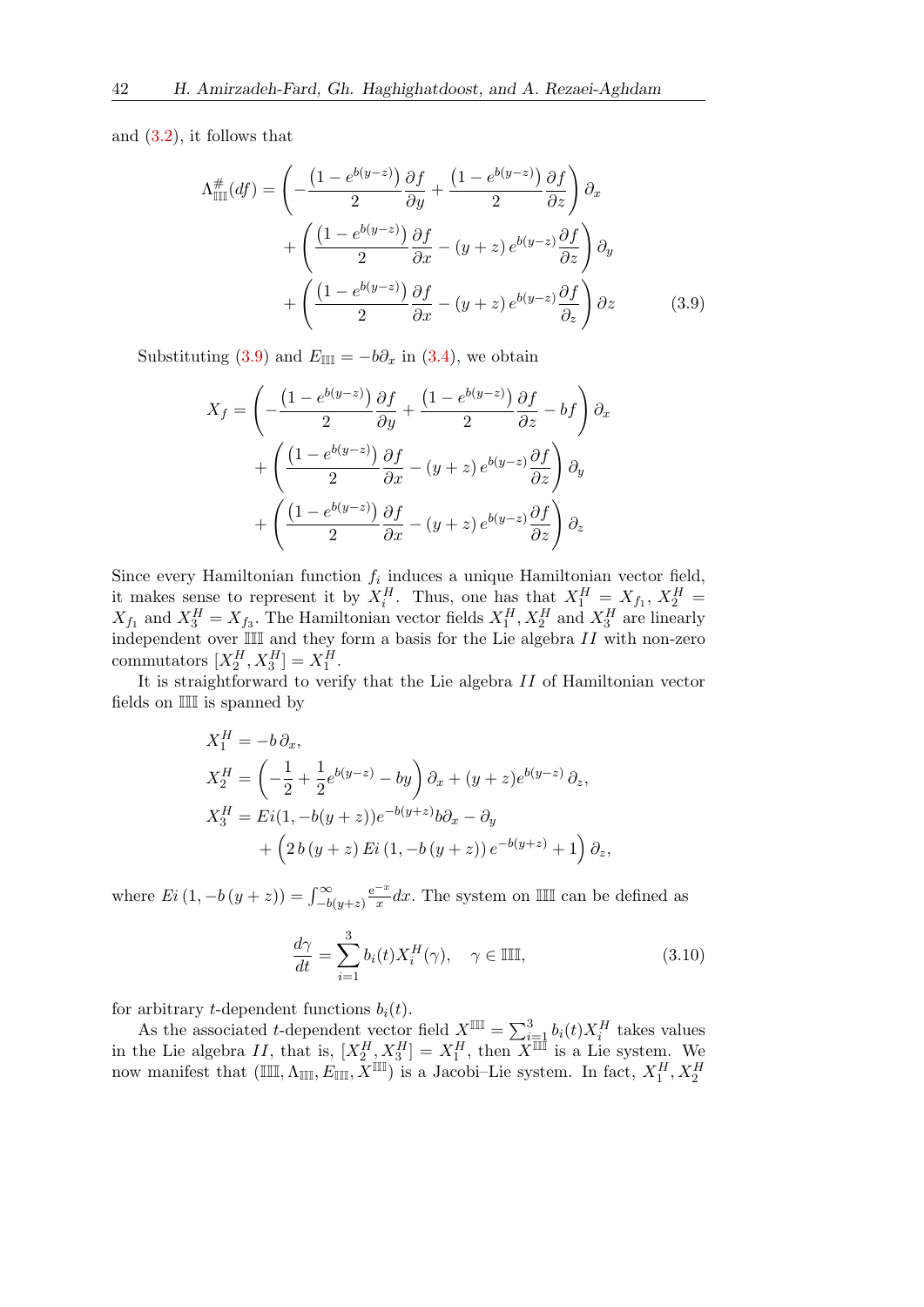and  $X_3^H$  are Hamiltonian vector fields relative to  $(\mathbb{III}, \Lambda_{\mathbb{III}}, E_{\mathbb{III}})$  with good Hamiltonian functions  $f_1 = 1$ ,  $f_2 = y$ , and  $f_3 = -e^{-2by} Ei(1, -b(y + z))$ , respectively,  $(i.e., X_i^H = \Lambda^{\#}(df_i) + f_iE),$  and thus  $(\mathbb{III}, \Lambda_{\mathbb{III}}, E_{\mathbb{III}}, X^{\mathbb{III}})$  is a Jacobi–Lie system. Because  $f = \sum_{i=1}^{2} b_i(t) f_i = b_1(t) + b_2(t)y - b_3(t)e^{-2by} Ei(1, -b(y+z))$  is a Hamiltonian function of  $X^{\parallel\parallel\parallel}$  for every  $t \in \mathbb{R}$ , and the functions  $f_1, f_2$ , and  $f_3$  satisfy the commutation relations  $\{f_2, f_3\}_{\Lambda_{\mathbb{III},E_{\mathbb{III}}}} = f_1$ , then the functions  $\{f_t\}_{t \in \mathbb{R}}$  span a finite-dimensional real Lie algebra of functions with respect to the Lie bracket induced by [\(3.8\)](#page-8-1). Consequently,  $X^{\mathbb{III}}$  admits a Jacobi–Lie Hamiltonian system  $(\mathbb{III}, \Lambda_{\mathbb{III}}, E_{\mathbb{III}}, f).$ 

Example 3.3. Consider the real three-dimensional bi-r-matrix Jacobi–Lie bialgebra  $((\mathfrak{g}, \phi_0), (\mathfrak{g}^*, X_0)) = ((III, 0), (III, v, \frac{1}{2}X_2 - \frac{1}{2}X_3))$ , where  $X_0 = \frac{1}{2}X_2 - \frac{1}{2}X_3 = \alpha^i X_i \Rightarrow \alpha^1 = 0, \ \alpha^2 = \frac{1}{2}$  and  $\alpha^3 = -\frac{1}{2}$ .  $\frac{1}{2}$  and  $\alpha^3 = -\frac{1}{2}$  $rac{1}{2}$ .

In view of the results of  $[20]$ , we see that the Lie group III with Lie algebra III is

$$
\begin{pmatrix} X_1^R \\ X_2^R \\ X_3^R \end{pmatrix} = \begin{pmatrix} \partial_x & \\ \frac{e^{2x}+1}{2}\partial_y + \frac{e^{2x}-1}{2}\partial_z \\ \frac{e^{2x}-1}{2}\partial_y + \frac{e^{2x}+1}{2}\partial_z \end{pmatrix}, \begin{pmatrix} X_1^L \\ X_2^L \\ X_3^L \end{pmatrix} = \begin{pmatrix} \partial_x + (y+z)(\partial_y + \partial_z) \\ \partial_y \\ \partial_z \end{pmatrix}, \tag{3.11}
$$

where  $X_i^R$  and  $X_i^L$  are the *i*th components of the right and the left invariant vector fields on the Lie group III. Moreover,  $r = \frac{1}{2}$  $\frac{1}{2}r^{ij}X_i \wedge X_j = \frac{1}{2}X_1 \wedge X_3 +$  $\frac{1}{2}X_2 \wedge X_3 \Rightarrow r^{13} = 1, r^{23} = 1$  and  $\sigma = 0$  [\[20\]](#page-22-8). Meanwhile, consider the Lie group III with the coordinates  $x, y$  and z related to the Lie algebra III. Hence, using the relations  $(2.7)$ ,  $(2.8)$ , one can show that the Jacobi bivector field and the Reeb vector field have the following forms (see Table [5.2\)](#page-16-0):

$$
\Lambda_{\mathbb{III}} = \frac{e^{2x} - 1}{4} \partial_x \wedge \partial_y + \frac{e^{2x} - 1}{4} \partial_x \wedge \partial_z - \frac{1}{2} (y + z + 1 - e^{2x}) \partial_y \wedge \partial_z,
$$
  
\n
$$
E_{\mathbb{III}} = -\frac{1}{2} \partial_y + \frac{1}{2} \partial_z.
$$
\n(3.12)

One can show that

<span id="page-10-1"></span>
$$
[\Lambda_{\mathbb{III}}, \Lambda_{\mathbb{III}}] = 2E_{\mathbb{III}} \wedge \Lambda_{\mathbb{III}} = \frac{e^{2x} - 1}{2} \partial_x \wedge \partial_y \wedge \partial_z, \quad [E_{\mathbb{III}}, \Lambda_{\mathbb{III}}] = 0.
$$

Hence, (III,  $\Lambda_{\mathbb{III}}$ ,  $E_{\mathbb{III}}$ ) is a Jacobi manifold. Now, using the above results and [\(3.2\)](#page-7-3), it follows that

<span id="page-10-0"></span>
$$
\Lambda_{\mathbb{III}}^{\#}(df) = \left(\frac{(1 - e^{2x})}{4}\frac{\partial f}{\partial y} + \frac{(1 - e^{2x})}{4}\frac{\partial f}{\partial z}\right)\partial_x \n+ \left(\frac{(-1 + e^{2x})}{4}\frac{\partial f}{\partial x} + \frac{(y + z + 1 - e^{2x})}{2}\frac{\partial f}{\partial z}\right)\partial_y \n+ \left(\frac{(-1 + e^{2x})}{4}\frac{\partial f}{\partial x} - \frac{(y + z + 1 - e^{2x})}{2}\frac{\partial f}{\partial y}\right)\partial_z.
$$
\n(3.13)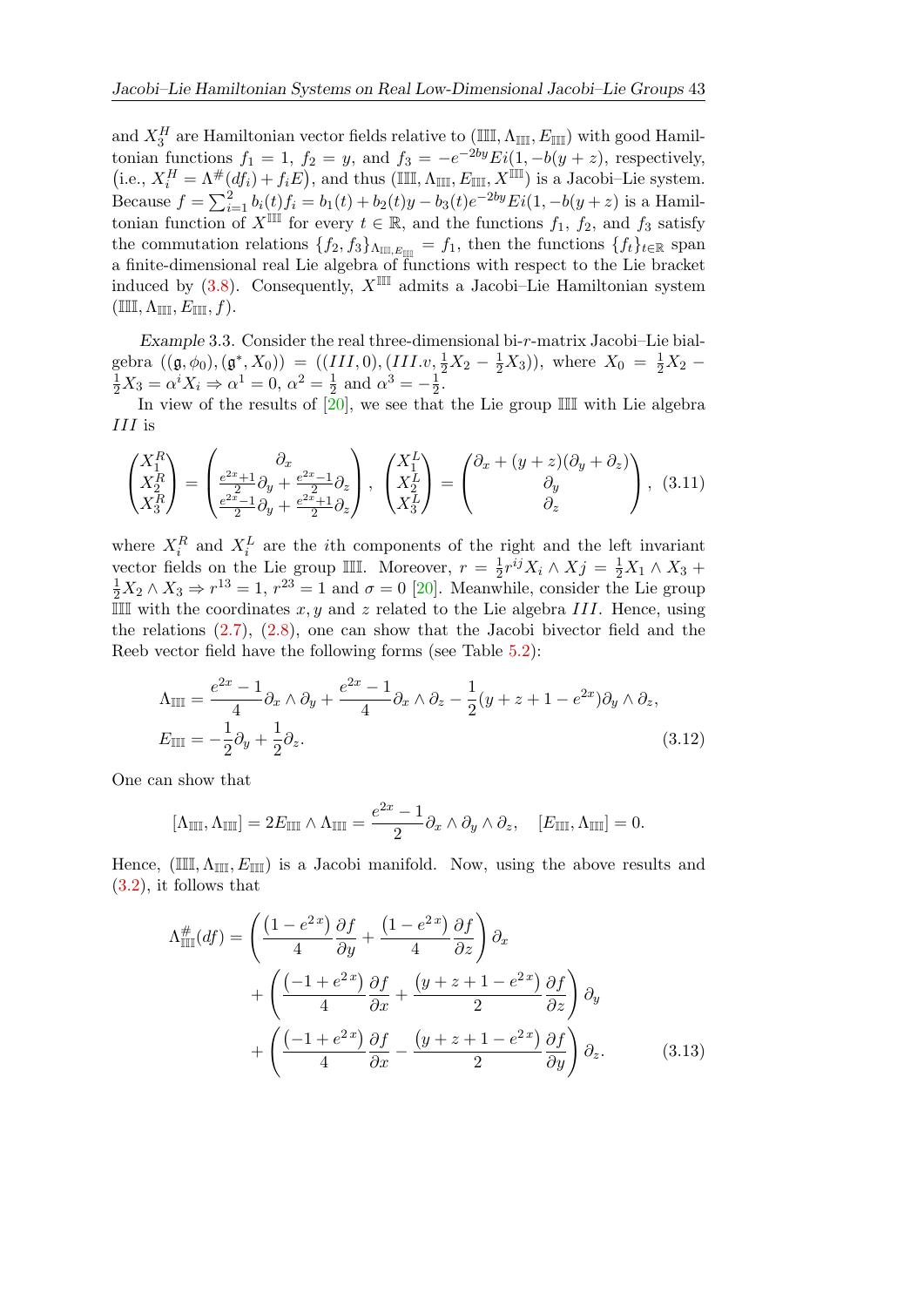Substituting [\(3.13\)](#page-10-0) and  $E_{\mathbb{III}} = -\frac{1}{2}$  $rac{1}{2}\partial_y+\frac{1}{2}$  $\frac{1}{2}\partial_z$  in [\(3.4\)](#page-7-1), we obtain

$$
X_f = \left(\frac{\left(1 - e^{2x}\right)}{4} \frac{\partial f}{\partial y} + \frac{\left(1 - e^{2x}\right)}{4} \frac{\partial f}{\partial z}\right) \partial_x + \left(\frac{\left(-1 + e^{2x}\right)}{4} \frac{\partial f}{\partial x} + \frac{\left(y + z + 1 - e^{2x}\right)}{2} \frac{\partial f}{\partial z} - \frac{f}{2}\right) \partial_y + \left(\frac{\left(-1 + e^{2x}\right)}{4} \frac{\partial f}{\partial x} - \frac{\left(y + z + 1 - e^{2x}\right)}{2} \frac{\partial f}{\partial y} + \frac{f}{2}\right) \partial_z.
$$

Since every Hamiltonian function  $f_i$  induces a unique Hamiltonian vector field, it makes sense to represent it by  $X_i^H$ . Thus, one has that  $X_1^H = X_{f_1}$ ,  $X_2^H = X_{f_1}$ , and  $X_3^H = X_{f_3}$ . The Hamiltonian vector fields  $X_1^H$ ,  $X_2^H$ , and  $X_3^H$  are linearly independent over  $\mathbb{III}$  and they form a basis for the Lie algebra  $III$  with non-zero commutators  $[X_1^H, X_2^H] = -(X_2^H + X_3^H), [X_1^H, X_3^H] = -(X_2^H + X_3^H).$ 

A simple calculation shows that

$$
X_1^H = -\frac{1}{2} (2x - 3y - z - 2) (-1 + e^{2x}) \partial_x
$$
  
+  $\left( \frac{3}{2} e^{2x} y + \frac{1}{2} e^{2x} z + e^{2x} + \frac{y}{2} - \frac{z}{2} - 1 - e^{2x} x - x \right) \partial_y$   
+  $\left( -\frac{3}{2} e^{2x} y - \frac{1}{2} e^{2x} z - e^{2x} + \frac{3}{2} y + \frac{5}{2} z$   
+  $1 + e^{2x} x + y^2 + 2 y z + z^2 + x \right) \partial_z$ ,  

$$
X_2^H = \left( \frac{1}{2} - \frac{1}{2} e^{2x} \right) \partial_x - \frac{1}{2} e^{2x} \partial_y + \frac{1}{2} e^{2x} \partial_z,
$$
  

$$
X_3^H = -\frac{1}{2} \partial_y + \frac{1}{2} \partial_z,
$$

span the Lie algebra III of Hamiltonian vector fields on III.

The system on III can be written as

$$
\frac{d\gamma}{dt} = \sum_{i=1}^{3} b_i(t) X_i^H(\gamma), \quad \gamma \in \mathbb{III},
$$

for arbitrary t-dependent functions  $b_i(t)$ . Since the associated t-dependent vector field  $X^{\text{III}} = \sum_{i=1}^{3} b_i(t) X_i^H$  takes values in the Lie algebra III, that is,  $[X_1^H, X_2^H] = -(\overline{X_2^H} + \overline{X_3^H})$ ,  $[X_1^H, X_3^H] = -(\overline{X_2^H} + \overline{X_3^H})$ , then  $X^{\mathbb{III}}$  is a Lie system.

We now prove that  $(\mathbb{III}, \Lambda_{\mathbb{III}}, E_{\mathbb{III}}, X^{\mathbb{III}})$  is a Jacobi–Lie system. As a matter of the fact,  $X_1^H$ ,  $X_2^H$  and  $X_3^H$  are Hamiltonian vector fields relative to  $(\mathbb{III}, \Lambda_{\mathbb{III}}, E_{\mathbb{III}})$ with the Hamiltonian functions  $f_1 = 2 (y + z + 2)(-y + x)$ ,  $f_2 = 1 + y + z$  and  $f_3 = 1$ , respectively, (i.e.,  $X_i^H = \Lambda^{\#}(df_i) + f_iE$ ), and thus  $(\mathbb{III}, \Lambda_{\mathbb{III}}, E_{\mathbb{III}}, X^{\mathbb{III}})$  is a Jacobi–Lie system.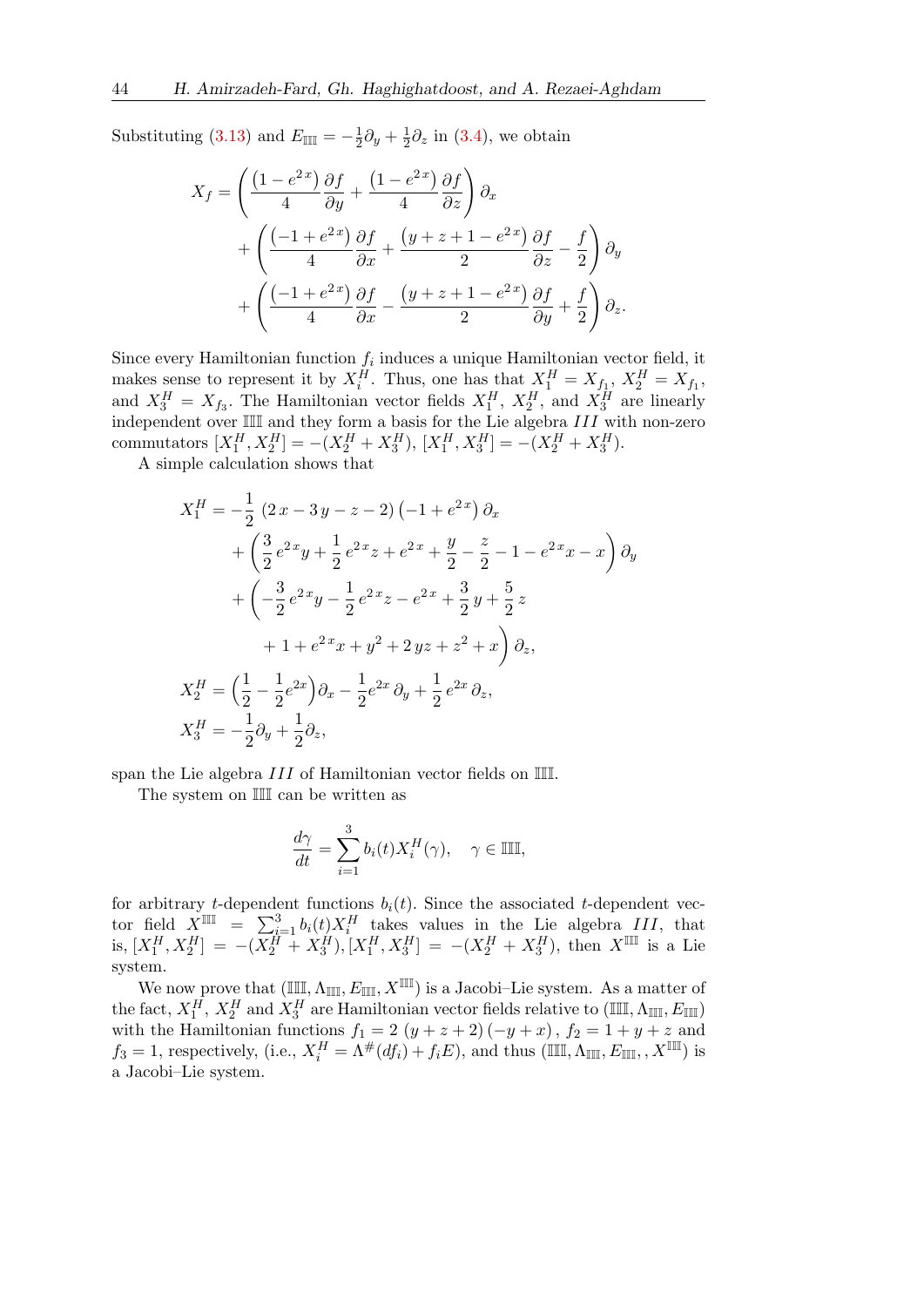Using the Lie bracket induced by  $\Lambda_{\mathbb{III}}$  and  $E_{\mathbb{III}}$  of the Lie group III, we can write  ${f_1, f_2}_{\text{AIII}, E_{\text{III}}} = -f_2 - f_3, \quad {f_1, f_3}_{\text{AIII}, E_{\text{III}}} = -f_2 - f_3.$  Therefore,  $(\mathbb{III}, \Lambda_{\mathbb{III}}, E_{\mathbb{III}}, f = \sum_{i=1}^3 b_i(t) f_i)$  for  $X^{\mathbb{III}}$  is a Jacobi–Lie Hamiltonian system, where  $\Lambda_{\mathbb{III}}$  and  $E_{\mathbb{III}}$  are those appearing in [\(3.12\)](#page-10-1).

Example 3.4. Consider the real three-dimensional bi-r-matrix Jacobi–Lie bialgebra  $((\mathfrak{g}, \phi_0), (\mathfrak{g}^*, X_0)) = ((IV, -\tilde{X}^1), (III.vi, -X_2 - X_3)),$  where  $X_0 = -X_2 X_3 = \alpha^i X_i \Rightarrow \alpha^1 = 0, \ \alpha^2 = -1 \text{ and } \alpha^3 = -1.$ 

In view of the results of  $[20]$ , we see that the Lie group IV with Lie algebra IV is

$$
\begin{pmatrix} X_1^R \\ X_2^R \\ X_3^R \end{pmatrix} = \begin{pmatrix} \partial_x & \\ e^x \partial_y - x e^x \partial_z \\ e^x \partial_z \end{pmatrix}, \quad \begin{pmatrix} X_1^L \\ X_2^L \\ X_3^L \end{pmatrix} = \begin{pmatrix} \partial_x + y \partial_y - (y - z) \partial_z \\ \partial_y & \\ \partial_z \end{pmatrix},
$$

where  $X_i^R$  and  $X_i^L$  are the *i*th components of the right and the left invariant vector fields on the Lie group IV. Moreover,  $r = \frac{1}{2}$  $\frac{1}{2}r^{ij}X_i\wedge X_j=X_1\wedge X_2+X_2\wedge$  $X_3 \Rightarrow r^{12} = 2$ ,  $r^{23} = 2$  and  $\sigma = -x$  [\[20\]](#page-22-8). Meanwhile, consider the Lie group IV with the coordinates  $x, y$  and z related to the Lie algebra IV. Hence, using the relations [\(2.7\)](#page-5-1), [\(2.8\)](#page-5-2), one can show that the Jacobi bivector field and the Reeb vector field have the following forms (see Table [5.2\)](#page-16-0):

<span id="page-12-1"></span>
$$
\Lambda_{\mathbb{IV}} = -xe^x \partial_x \wedge \partial_z + e^x (z - y - 1 + e^x) \partial_y \wedge \partial_z, \quad E_{\mathbb{IV}} = e^x \partial_y + e^x (1 - x) \partial_z, \tag{3.14}
$$

Then one can show that

$$
[\Lambda_{\mathbb{IV}}, \Lambda_{\mathbb{IV}}] = 2 \, x e^{2 \, x} \partial_x \wedge \partial_y \wedge \partial_z = 2 E_{\mathbb{IV}} \wedge \Lambda_{\mathbb{IV}}, \quad [E_{\mathbb{IV}}, \Lambda_{\mathbb{IV}}] = 0.
$$

Hence (IV,  $\Lambda_{\mathbb{IV}}, E_{\mathbb{IV}}$ ) is a Jacobi manifold. Now, using the above results and [\(3.2\)](#page-7-3), it follows that

<span id="page-12-0"></span>
$$
\Lambda_{\mathbb{IV}}^{\#}(df) = \left(xe^x \frac{\partial f}{\partial z}\right)\partial_x + \left(-e^x\left(z-y-1+e^x\right)\frac{\partial f}{\partial z}\right)\partial_y
$$

$$
+\left(-xe^x \frac{\partial f}{\partial x} + e^x\left(z-y-1+e^x\right)\frac{\partial f}{\partial y}\right)\partial_z.
$$
(3.15)

Substituting [\(3.15\)](#page-12-0) and  $E_{\mathbb{IV}} = e^x \partial_y + e^x (1-x) \partial_z$  in [\(3.4\)](#page-7-1), we obtain

$$
X_f = \left( xe^x \frac{\partial f}{\partial z} \right) \partial_x + \left( -e^x (z - y - 1 + e^x) \frac{\partial f}{\partial z} + fe^x \left( y \right) \partial_y + \left( -xe^x \frac{\partial f}{\partial x} + e^x (z - y - 1 + e^x) \frac{\partial f}{\partial y} + e^x (1 - x) f \right) \partial_z.
$$

Since every Hamiltonian function  $f_i$  induces a unique Hamiltonian vector field, it makes sense to represent it by  $X_i^H$ . Thus, one has that  $X_1^H = X_{f_1}$ ,  $X_2^H = X_{f_1}$ , and  $X_3^H = X_{f_3}$ . The Hamiltonian vector fields  $X_1^H$ ,  $X_2^H$ , and  $X_3^H$  are linearly independent over  $\mathbb{IV}$  and they form a basis for the Lie algebra IV with non-zero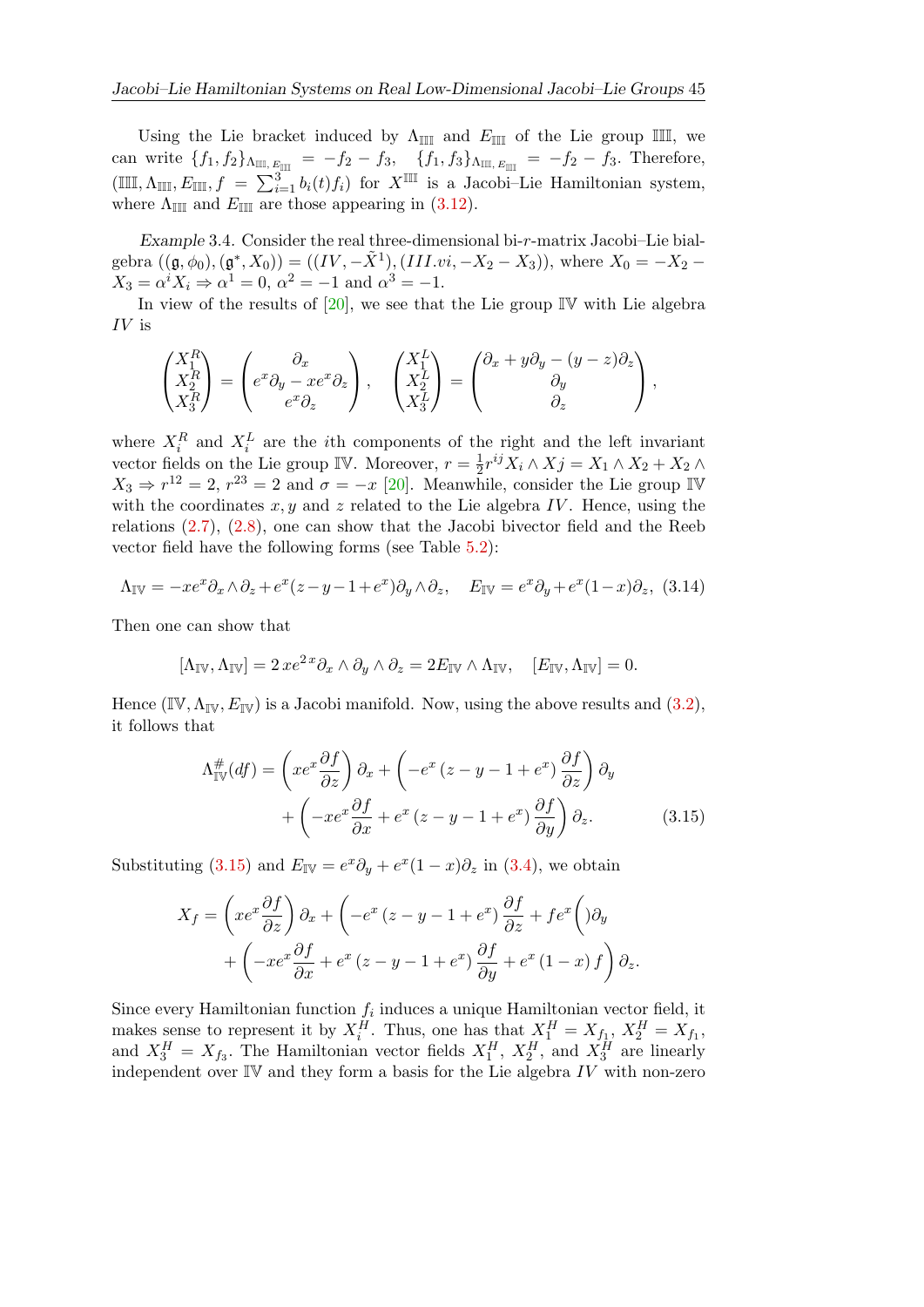commutators  $[X_1^H, X_2^H] = -(X_2^H - X_3^H), [X_1^H, X_3^H] = -X_3^H$ . A short calculation shows that

$$
X_1^H = -\partial_x + \frac{y - 1 + e^x}{x} \partial_y + \frac{2e^x + 2y - 2}{x} \partial_z,
$$
  
\n
$$
X_2^H = e^x \partial_y + e^x (1 - x) \partial_z,
$$
  
\n
$$
X_3^H = -\frac{e^x}{x} \partial_y + \frac{e^x (x - 2)}{x} \partial_z,
$$

span the Lie algebra IV of Hamiltonian vector fields on  $\mathbb{IV}$ . The system on  $\mathbb{IV}$ can be considered as

$$
\frac{d\delta}{dt} = \sum_{i=1}^{3} b_i(t) X_i^H(\delta), \qquad \forall \delta \in \mathbb{IV},
$$

for arbitrary t-dependent functions  $b_i(t)$ . Since the associated t-dependent vector field  $X^{\mathbb{IV}} = \sum_{i=1}^{3} b_i(t) X_i^H$  takes values in the Lie algebra IV, that is,  $[X_1^H, X_2^H] =$  $-(X_2^H - X_3^{\overline{H}}), [X_1^H, X_3^{\overline{H}}] = -X_3^H$ , then  $X^{\mathbb{IV}}$  is a Lie system. We now exhibit that  $(\mathbb{IV}, \Lambda_{\mathbb{IV}}, E_{\mathbb{IV}}, X^{\mathbb{IV}})$  is a Jacobi–Lie system. Actually,  $X_1^H$ ,  $X_2^H$ , and  $X_3^H$ are the Hamiltonian vector fields relative to  $(\mathbb{IV}, \Lambda_{\mathbb{IV}}, E_{\mathbb{IV}})$  with the Hamiltonian functions  $f_1 = \frac{(2y-z)e^{-x}}{x}$  $f_2 = \frac{z}{x}$ ,  $f_2 = 1$ , and  $f_3 = -\frac{1}{x}$  $\frac{1}{x}$  respectively (i.e.,  $X_i^H = \Lambda^{\#}(df_i) +$  $f_iE$ , and thus  $(\mathbb{IV}, \Lambda_{\mathbb{IV}}, E_{\mathbb{IV}}, X^{\mathbb{IV}})$  is a Jacobi–Lie system.

Using the Lie bracket induced by  $\Lambda_{\mathbb{IV}}$  and  $E_{\mathbb{IV}}$  of the Lie group IV, the functions  $f_1$ ,  $f_2$ , and  $f_3$  satisfy the commutation relations  $\{f_1, f_2\}_{\Lambda_{\rm IV}, E_{\rm IV}} = -f_2 +$  $f_3, \{f_1, f_3\}_{\Lambda_{\rm IV}, E_{\rm IV}} = -f_3$ . Therefore,  $(\mathbb{IV}, \Lambda_{\rm IV}, E_{\mathbb{III}}, f = \sum_{i=1}^3 b_i(t) f_i)$  for  $X^{\mathbb{IV}}$  is a Jacobi–Lie Hamiltonian system, where  $\Lambda_{\mathbb{I}\mathbb{V}}$  and  $E_{\mathbb{I}\mathbb{V}}$  are those appearing in [\(3.14\)](#page-12-1).

#### <span id="page-13-0"></span>4. Lie symmetry for Jacobi–Lie Hamiltonian systems

We now give an example of Jacobi–Lie Hamiltonian systems with good Hamiltonian functions on the Lie group  $VIII = SL(2, \mathbb{R})$  whose distribution associated with this system is of dimension two. Then we obtain a  $t$ -independent Lie symmetry [\[7\]](#page-21-4) for this system to illustrate our procedure.

Let  $X$  be a t-dependent vector field on  $M$ , the associated distribution of  $X$ is the generalized distribution  $\Delta^X$  on M spanned by the vector fields of  $\mathfrak{g}^X$ . In other words,

$$
\Delta_x^X = \left\{ Z_x \mid Z \in \mathfrak{g}^X \right\} \subset T_xM,
$$

and the associated co-distribution of X is the generalized co-distribution  $(\Delta^X)^{\perp}$ on M of the form

$$
(\Delta_x^X)^\perp = \left\{ \nu \in T_x^* M \mid \forall Y_x \in \Delta_x^X \quad \nu(Y_x) = 0 \right\} \subset T_x^* M,
$$

where  $(\Delta_x^X)^{\perp}$  is the annihilator of  $\Delta_x^X$ .

The function  $\rho^X : M \to \mathbb{N} \cup \{0\}$ ,  $x \mapsto \dim \Delta_x^X$  is lower semicontinuous at x since it cannot decrease in the neighborhood of x. In addition,  $\rho^X(x)$  is constant on the connected components of a dense and open subset  $U^X$  of M (cf. [\[22,](#page-22-10) p. 19]),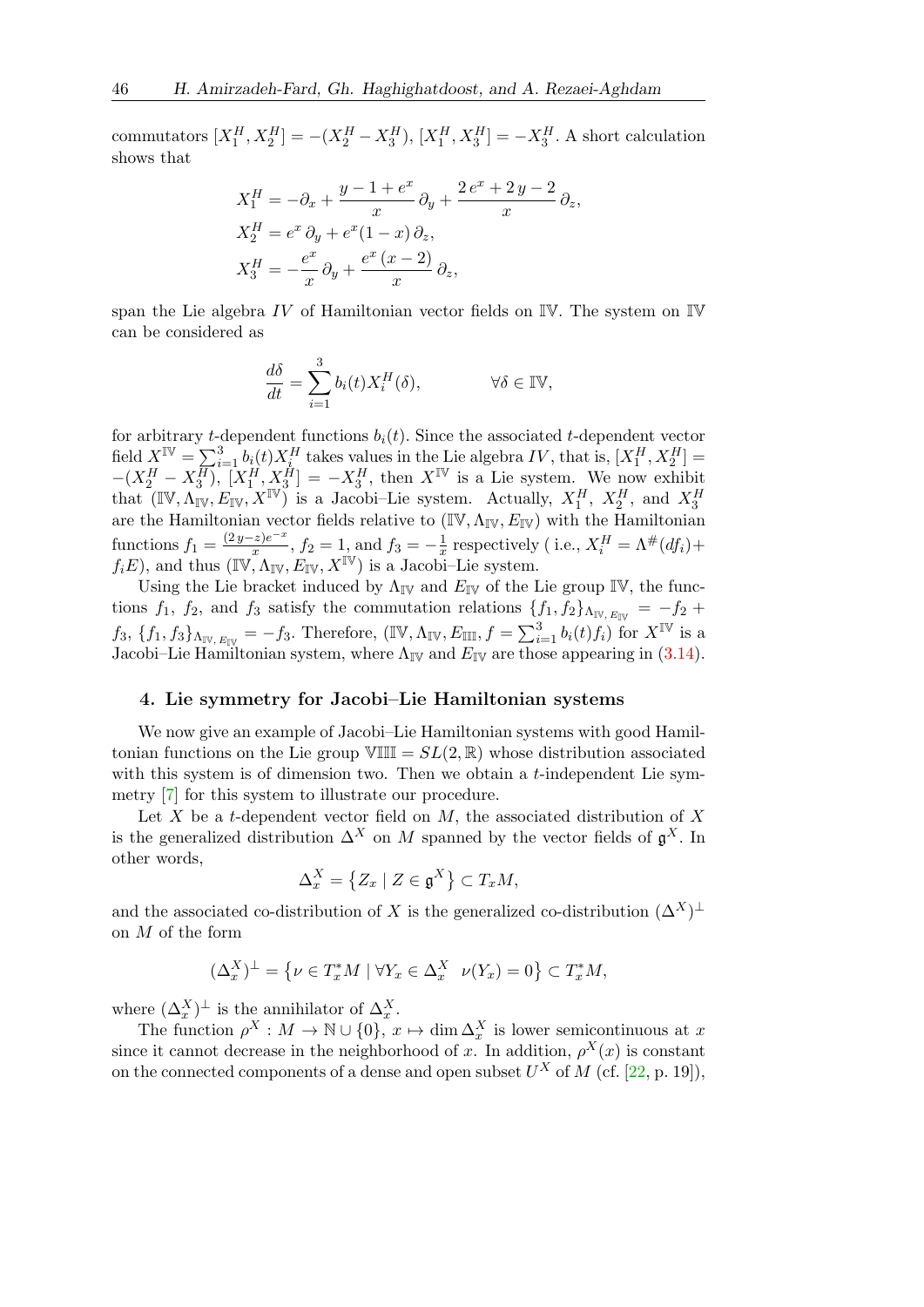where  $\Delta^X$  becomes a regular involutive distribution. Also,  $(\Delta_x^X)^{\perp}$  becomes a regular co-distribution on each connected component since dim  $(\Delta_x^X)^{\perp}$  = dim M –  $\rho^X(x)$ .

**Theorem 4.1.** A function  $h: U^X \to \mathbb{R}$  is a local t-independent constant of motion for a t-dependent vector field X if and only if  $dh \in (\Delta_x^X)^{\perp}|_{U^X}$ .

The proof is given in [\[7\]](#page-21-4).

Definition 4.2. Let X be a Jacobi–Lie system with a Jacobi–Lie Hamiltonian structure  $(M, \Lambda, E, f)$ . Then one can define its symmetry distribution as follows:  $(S_{\Lambda,E}^X)_x = \Lambda^{\#}(dh_i) + h_i E \in T_x M$ , where  $dh_i \in (\Delta_x^X)^{\perp}|_U$ .

Now, using the symmetry distribution, we study the t-independent Lie symmetries of Jacobi–Lie Hamiltonian systems with good Hamiltonian functions on real low-dimensional Lie groups. In the following theorem, we state the result not giving the proof of the theorem [\[10\]](#page-21-5).

**Theorem 4.3.** Let X be a Jacobi–Lie system possessing a Jacobi–Lie Hamiltonian structure  $(M, \Lambda, E, f)$  with good Hamiltonian functions  $\{f_t\}_{t\in\mathbb{R}}$ . The smooth function h on the Jacobi manifold M is a t-independent constant of motion for X if and only if h commutes with all elements of  $Lie({f_t}_{t\in\mathbb{R}}, {\{\cdot,\cdot\}_{\Lambda,E}})$ *relative to*  $\{\cdot,\cdot\}_{{\Lambda},E}$ .

<span id="page-14-0"></span>Lemma 4.4. The mapping

$$
\varphi: (C^{\infty}(M), \{\cdot, \cdot\}_{\Lambda,E}) \to (\text{Ham}(M, \Lambda, E), [\cdot, \cdot])
$$

is a homomorphism Lie algebras, i.e.,  $\varphi\{f, g\}_{\Lambda,E} = [X_f, X_g].$ 

<span id="page-14-1"></span>**Theorem 4.5.** Let  $X$  be a Jacobi–Lie system admitting a Jacobi–Lie Hamiltonian structure  $(M, \Lambda, E, f)$  with good Hamiltonian functions  $\{f_t\}_{t\in\mathbb{R}}$ . If h is a tindependent constant of motion for X, then  $X_h = \Lambda^{\#}(dh) + hE$  is a t-independent Lie symmetry of X.

Proof. In view of Lemma [4.4,](#page-14-0) we have

$$
[X_h, X_{ft}] = [\Lambda^\#(dh) + hE, \Lambda^\#(df_t) + f_tE] = \varphi\{h, f_t\}_{\Lambda, E}
$$
  
=  $-\varphi\{f_t, h\}_{\Lambda, E} = -\varphi(X_t h - hE f_t) = -\varphi(X_t h) = 0, \quad t \in \mathbb{R}.$ 

Example 4.6. As an example of the above result, let us consider the Lie group VIII =  $SL(2,\mathbb{R})$  with the following Jacobi structure:

$$
\Lambda_{\text{VIII}} = xy\partial_x \wedge \partial_y - (1 + yz)\partial_y \wedge \partial_z, \quad E_{\text{VIII}} = x\partial_x - y\partial_y + z\partial_z,\tag{4.1}
$$

where x, y and z are the local coordinates on the Lie group VIII (see [\[10\]](#page-21-5)).

A simple calculation shows that  $X_1^H = -x\partial_z$  and  $X_2^H = -y\partial_y + z\partial_z$  span the Lie algebra  $A_2$  of Hamiltonian vector fields on VIII.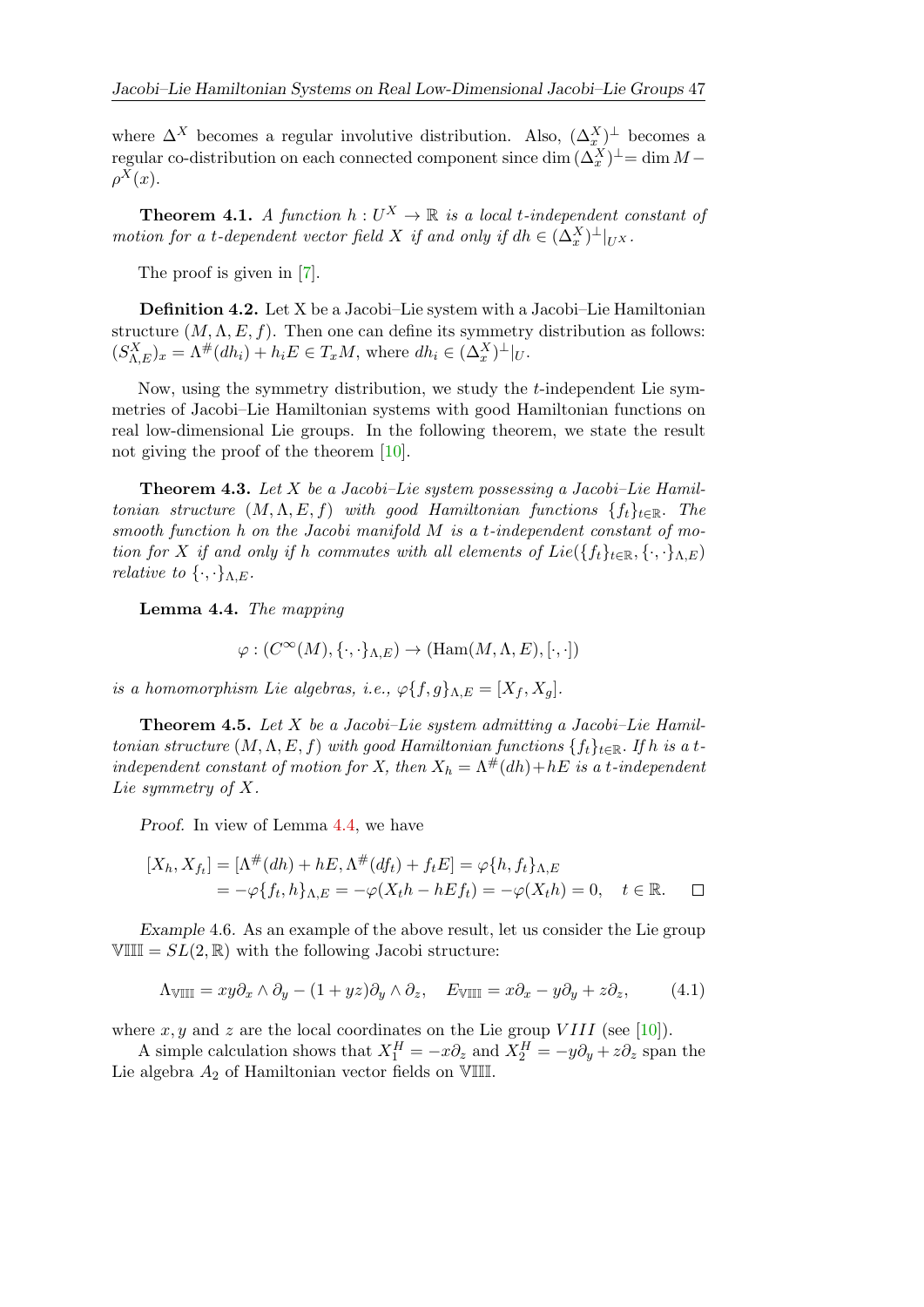The system on VIII can be written as

$$
\frac{d\gamma}{dt} = \sum_{i=1}^{2} b_i(t) X_i^H(\gamma), \quad \gamma \in \mathbb{VIII},
$$

for arbitrary t-dependent functions  $b_i(t)$ . Since the associated t-dependent vector field  $X^{\text{VIII}}$  =  $\sum_{i=1}^{2} b_i(t) X_i^H$  takes values in the Lie algebra  $A_2$ , that is,  $[X_1^H, X_2^H] = X_1^H$ , then  $X^{\forall \text{III}}$  is a Lie system.

We now prove that  $(\mathbb{VIII}, \Lambda_{\mathbb{VIII}} , E_{\mathbb{VIII}}, X^{\mathbb{VIII}})$  is a Jacobi–Lie system. As a matter of the fact,  $X_1^H$  and  $X_2^H$  are Hamiltonian vector fields relative to (VIII,  $\Lambda_{\text{VIII}}$ ,  $E_{\text{VIII}}$ ) with good Hamiltonian functions  $f_1 = xy$  and  $f_2 = -yz$ . Note that these functions are first integrals of  $X_i^H$  and  $E_{\text{VIII}}$  for  $i = 1, 2$ , respectively. Subsequently,  $(\forall \mathbb{III}, \Lambda_{\forall \mathbb{III}}, E_{\forall \mathbb{III}}, X^{\forall \mathbb{III}})$  is a Jacobi–Lie system. Using the Lie bracket induced by  $\Lambda_{\text{VIII}}$  and  $E_{\text{VIII}}$  of Lie group VIII, we can write  ${f_1, f_2}_{\text{A}_{\text{VIII}},E_{\text{VIII}}}=f_1$ ; therefore, (VIII,  $\Lambda_{\text{VIII}}, E_{\text{VIII}}, f=\sum_{i=1}^2 b_i(t)f_i$ ) for  $X^{\text{VIII}}$  is a Jacobi–Lie Hamiltonian system.

It is easy to check that  $h = 1$  is a t-independent constant of motion. One can show that

$$
\{h, f_{\alpha}\}_{\Lambda \text{VIII}, E \text{VIII}} = 0, \qquad \alpha = 1, 2.
$$

Then the function  $h$  always Jacobi commutes with the whole Lie algebra  $Lie({f_t}_{t\in\mathbb{R}}, {\{\cdot,\cdot\}_{\Lambda_{\text{III}},E_{\text{III}}}})$ , as expected.

By applying Theorem [4.5,](#page-14-1)  $X_h = \Lambda^{\#}(dh) + hE$  must be a Lie symmetry for this system. A short calculation shows that  $X_h = x\partial_x - y\partial_y + z\partial_z$ . It is easy to check that  $X_h$  commutes with  $X_1^H, X_2^H$ , and thus commutes with every  $X_{f_t}$ , with  $t \in \mathbb{R}$ , i.e.,  $X_h$  is a Lie symmetry for  $X^{\forall \mathbb{III}}$ .

#### 5. Concluding remarks

Using the realizations  $\boxed{18}$  of the complete list of Jacobi structures on real twoand three-dimensional Jacobi–Lie groups [\[20\]](#page-22-8), we have obtained Hamiltonian vector fields and achieved Jacobi–Lie Hamiltonian systems on real low-dimensional Jacobi–Lie groups. Then we have presented Lie symmetries for Jacobi–Lie Hamiltonian systems with good Hamiltonian functions.

<span id="page-15-0"></span>Table 5.1: Reeb vector field and Jacobi bivector field related to real twodimensional bi-r-matrix Jacobi–Lie bialgebras.

| $((\mathfrak{g}, \phi_0), (\mathfrak{g}^*, X_0))$               | Reeb vector field E and Jacobi bivector field $\Lambda$    |
|-----------------------------------------------------------------|------------------------------------------------------------|
| $((A_1, \tilde{X}^1), (A_1, X_2))$                              | $E=-\partial_y$                                            |
|                                                                 | $\Lambda = (1 - e^{-x}) \partial_x \wedge \partial_y$      |
| $((A_2, b\overline{X}^2), (A_2.i, -bX_1)) \mid E = b\partial_x$ |                                                            |
|                                                                 | $\Lambda = (1 - e^{-(b+1)y}) \partial_x \wedge \partial_y$ |
| $((A_1, 0), (A_2, -X_2))$                                       | $E=\partial_y$                                             |
|                                                                 | $\Lambda = 0$                                              |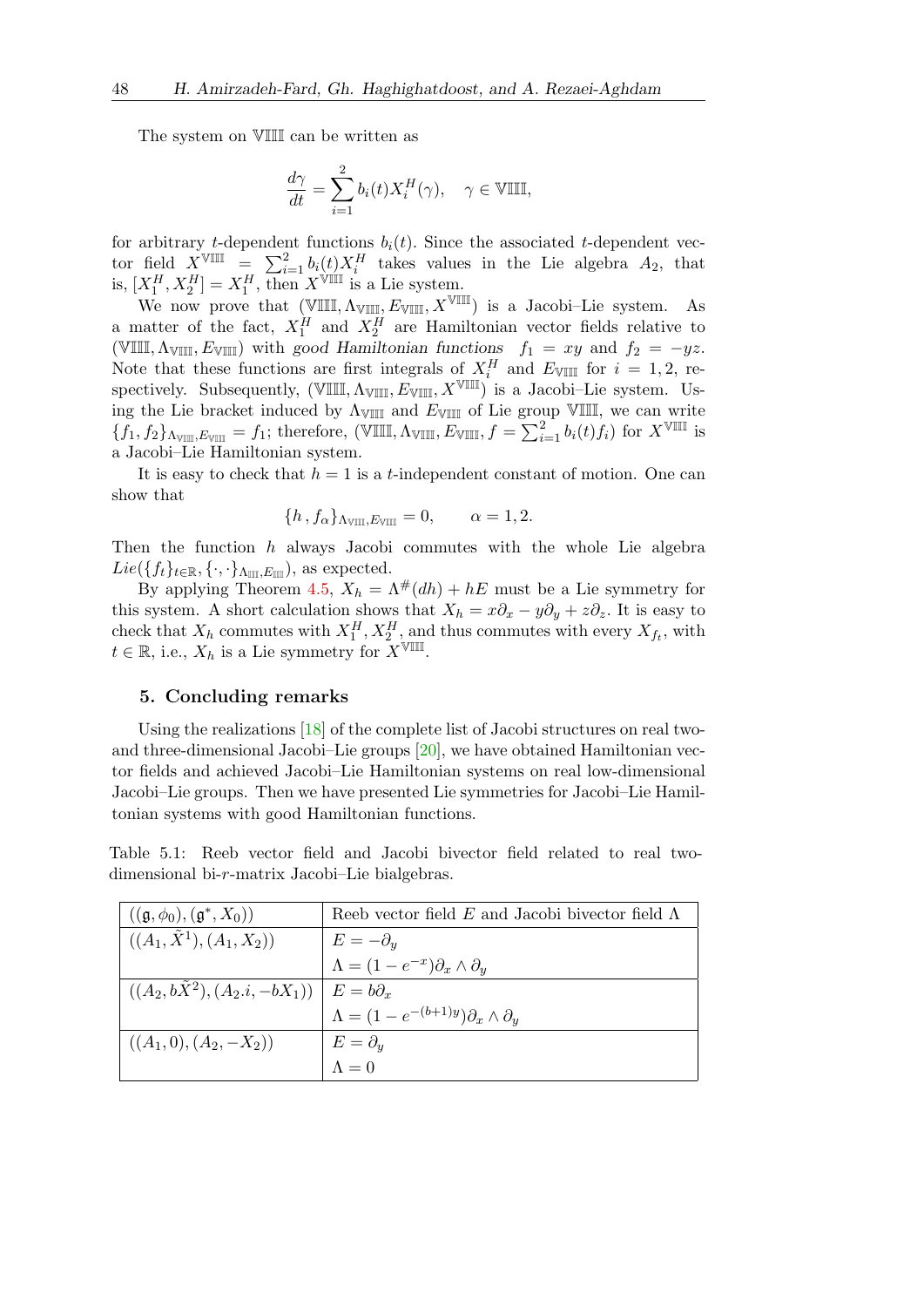<span id="page-16-0"></span>Table 5.2: Reeb vector field and Jacobi bivector field related to real threedimensional bi-r-matrix Jacobi–Lie bialgebras.

| $((\mathfrak{g}, \phi_0), (\mathfrak{g}^*, X_0))$      | Reeb vector field $E$                                                                                   |
|--------------------------------------------------------|---------------------------------------------------------------------------------------------------------|
|                                                        | and Jacobi bivector field $\Lambda$                                                                     |
| $((I, -\tilde{X}^2 + \tilde{X}^3), (III, -2X_1))$      | $E=2\partial_x$                                                                                         |
|                                                        | $\Lambda = (-1 + e^{y-z}) \partial_x \wedge \partial_y$                                                 |
|                                                        | $+(1-e^{y-z})\partial_x\wedge\partial_z$                                                                |
|                                                        | $E=-\partial_x$                                                                                         |
| $((II,0),(I,X_1))$                                     | $\Lambda = -y\partial_x \wedge \partial_y - z\partial_x \wedge \partial_z$                              |
|                                                        | $E = -b\partial_r$                                                                                      |
| $((II,0),(V,bX_1))$                                    | $\Lambda = -(1+b)y\partial_x \wedge \partial_y$                                                         |
|                                                        | $-(1+b)z\partial_x\wedge\partial_z$                                                                     |
|                                                        | $E = \partial_u - \partial_z$                                                                           |
| $((III, b\tilde{X}^1), (III.i, -X_2+X_3))$             | $\Lambda = -\frac{1}{b}(1 - e^{-bx})\partial_x \wedge \partial_y$                                       |
|                                                        | $+\frac{1}{b}(1-e^{-bx})\partial_x\wedge\partial_z$                                                     |
|                                                        | $-\frac{2}{b}(y+z)e^{-bx}\partial_y\wedge\partial_z$                                                    |
|                                                        | $E = -b\partial_r$                                                                                      |
| $((III, -b\tilde{X}^2+b\tilde{X}^3), (III.iv, bX_1))$  | $\Lambda = \frac{1}{2}(1 - e^{b(y-z)})\partial_x \wedge \partial_y$                                     |
|                                                        | $-\frac{1}{2}(1-e^{b(y-z)})\partial_x\wedge\partial_z$                                                  |
|                                                        | $+(y+z)e^{b(y-z)}\partial_y\wedge\partial_z$                                                            |
|                                                        | $E=-\frac{1}{2}\partial_y+\frac{1}{2}\partial_z$                                                        |
| $((III,0), (III, v, \frac{1}{2}X_2 - \frac{1}{2}X_3))$ | $\Lambda = \frac{e^{2x}-1}{4}\partial_x\wedge\partial_y + \frac{e^{2x}-1}{4}\partial_x\wedge\partial_z$ |
|                                                        | $-\frac{1}{2}(y+z+1-e^{2x})\partial_y\wedge \partial_z$                                                 |
| $((III,0), (IV.iv, X_2 - X_3))$                        | $E=-\partial_y+\partial_z$                                                                              |
|                                                        | $\Lambda = \frac{1}{2}(e^{2x} - 1)\partial_y \wedge \partial_z$                                         |
| $((III, -2\tilde{X}^1), (V.i, -X_2-X_3))$              | $E = e^{2x} \partial_y + e^{2x} \partial_z$                                                             |
|                                                        | $\Lambda = 0$                                                                                           |
| $((III,0),(VI_0.iv,X_2-X_3))$                          | $E=-\partial_u+\partial_z$                                                                              |
|                                                        | $\Lambda = -2(y+z)\partial_y \wedge \partial_z$                                                         |
| $((III,0),(VI_a.vii,-X_2+X_3))$                        | $E = \partial_y - \partial_z$                                                                           |
|                                                        | $\Lambda=\frac{-2}{a-1}(y+z)\partial _y\wedge \partial _z$                                              |
| $((III,0),(VI_a.viii,-X_2+X_3))$                       | $E = \partial_u - \partial_z$                                                                           |
|                                                        | $\Lambda=\frac{2}{a+1}(y+z)\partial _y\wedge \partial _z$                                               |
| $((IV, -X1), (III, vi, -X2 - X3))$                     | $E = e^x \partial_y + e^x (1-x) \partial_z$                                                             |
|                                                        | $\Lambda = -xe^x\partial_x\wedge\partial_z$                                                             |
|                                                        | $+e^x(z-y-1+e^x)\partial_y\wedge\partial_z$                                                             |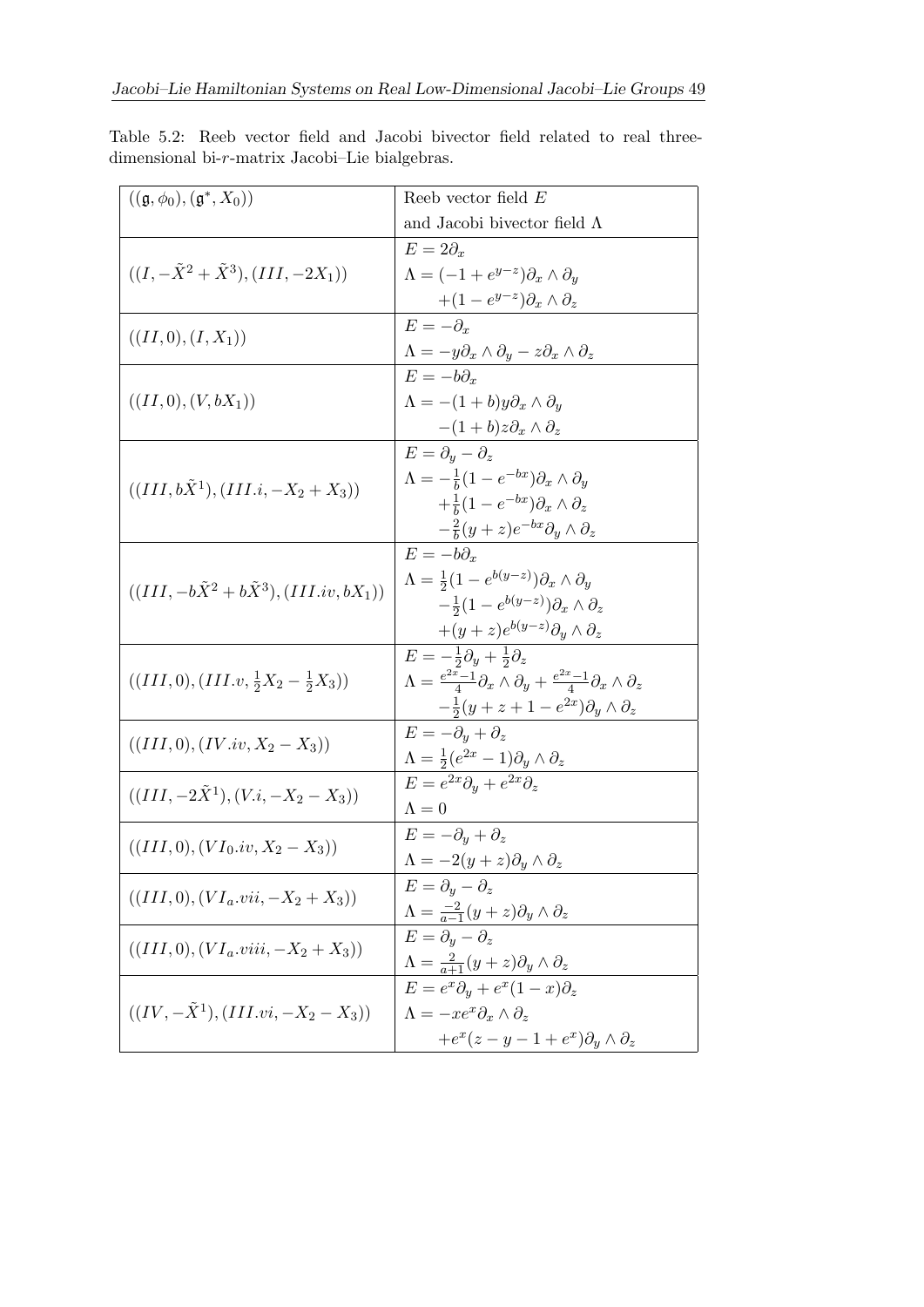| $((IV, -X^1), (IV.i, -bX_3))$                                      | $E = be^x \partial_x$<br>$\Lambda = e^x(e^x-1)\partial_y\wedge \partial_z$                                                                                                               |
|--------------------------------------------------------------------|------------------------------------------------------------------------------------------------------------------------------------------------------------------------------------------|
| $((IV, -X^1), (IV.ii, -bX_3))$                                     | $E = be^x \partial_x$<br>$\Lambda = -e^x(e^x-1)\partial_y\wedge\partial_z$                                                                                                               |
| $((IV, -X^1), (VI_0.i, -X_3))$                                     | $E=e^x\partial_x$                                                                                                                                                                        |
| $((IV, -X^1), (VI_a.i, -X_3))$                                     | $\Lambda = -2 y e^x \partial_y \wedge \partial_z$<br>$E=e^x\partial_x$                                                                                                                   |
| $((IV, -X^1), (VI_a.ii, -X_3))$                                    | $\Lambda = \tfrac{2}{a-1} y e^x \partial_y \wedge \partial_z$<br>$E=e^{x}\partial_{z}$                                                                                                   |
|                                                                    | $\Lambda = -\frac{2}{a+1}ye^{x}\partial_{y}\wedge \partial_{z}$<br>$E = 2e^x \partial_y + 2e^x \partial_z$                                                                               |
| $((V, -2\tilde{X}^1), (V.i, -2X_2 - 2X_3))$                        | $\Lambda = e^x (1 - e^x) \partial_x \wedge \partial_y$<br>$+e^x(1-e^x)\partial_x\wedge\partial_z$<br>$+e^{2x}(z-y)\partial_y\wedge\partial_z$                                            |
| $((V, -\frac{2a}{a-1}\tilde{X}^1), (VI_a.i, -\frac{2a}{a-1}X_3))$  | $E = \frac{2a}{a-1}e^x\partial_z$<br>$\Lambda = (e^x - e^{\frac{2a}{a-1}x})\partial_x \wedge \partial_z$<br>$-ye^{\frac{2a}{a-1}x}\partial_y\wedge\partial_z$                            |
| $((V, -\frac{2a}{a+1}\tilde{X}^1), (VI_a.ii, -\frac{2a}{a+1}X_3))$ | $E = \frac{2a}{a+1}e^x\partial_z$<br>$\Lambda = (e^x - e^{\frac{2a}{a+1}x})\partial_x \wedge \partial_z$<br>$-ye^{\frac{2a}{a+1}x}\partial_y\wedge\partial_z$                            |
| $((IV, -X^1), (IV.i, -bX_3))$                                      | $E = be^x \partial_z$<br>$\Lambda = e^x(e^x - 1)\partial_y \wedge \partial_z$                                                                                                            |
| $((IV, -\tilde{X}^1), (IV.ii, -bX_3))$                             | $E = be^x \partial_x$<br>$\Lambda = -e^x(e^x - 1)\partial_y \wedge \partial_z$                                                                                                           |
| $((IV, -X^1), (VI_0.i, -X_3))$                                     | $E=e^{x}\partial_{z}$<br>$\Lambda = -2ye^x\partial_y \wedge \partial_z$                                                                                                                  |
| $((IV, -X^1), (VI_a.i, -X_3))$                                     | $E=e^x\partial_z$<br>$\Lambda = \frac{2}{a-1}ye^{x}\partial_{y}\wedge\partial_{z}$                                                                                                       |
| $((IV, -X^1), (VI_a.ii, -X_3))$                                    | $E=e^{x}\partial_{x}$<br>$\Lambda = -\frac{2}{a+1}ye^{x}\partial_{y}\wedge \partial_{z}$                                                                                                 |
| $((V, -2\tilde{X}^1), (V.i, -2X_2 - 2X_3))$                        | $E = 2e^x \partial_y + 2e^x \partial_z$<br>$\Lambda = e^x (1 - e^x) \partial_x \wedge \partial_y$<br>$+e^x(1-e^x)\partial_x\wedge\partial_z$<br>$+e^{2x}(z-y)\partial_y\wedge\partial_z$ |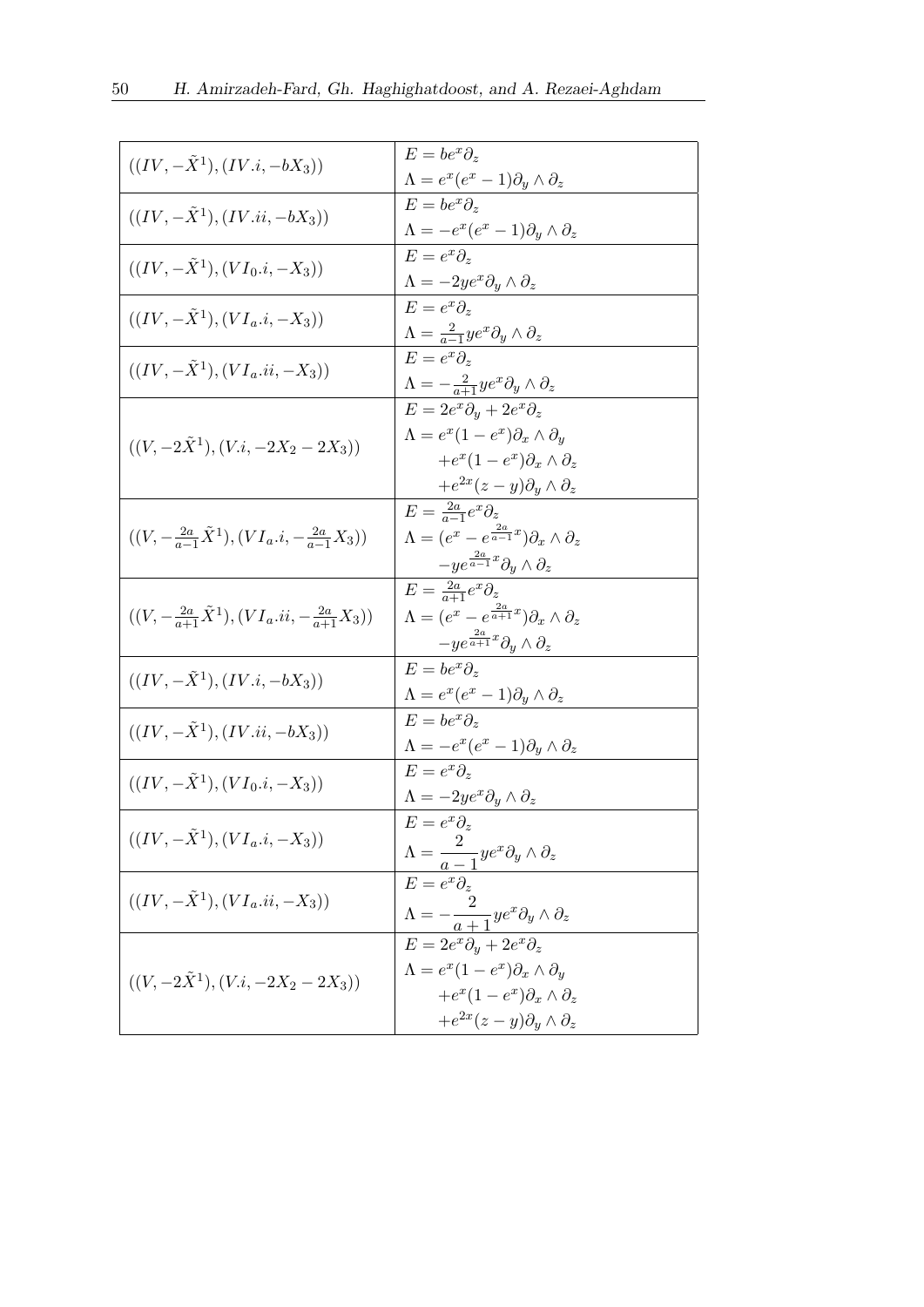| $((V, -\frac{2a}{a-1}\tilde{X}^1), (VI_a.i, -\frac{2a}{a-1}X_3))$                | $E = \frac{2a}{a-1}e^x\partial_z$<br>$\Lambda = (e^x - e^{\frac{2a}{a-1}x})\partial_x \wedge \partial_z$ |
|----------------------------------------------------------------------------------|----------------------------------------------------------------------------------------------------------|
|                                                                                  | $-ye^{\frac{2a}{a-1}x}\partial_y\wedge\partial_z$                                                        |
| $((V, -\frac{2a}{a+1}\tilde{X}^1), (VI_a.ii, -\frac{2a}{a+1}X_3))$               | $E = \frac{2a}{a+1}e^x\partial_z$                                                                        |
|                                                                                  | $\Lambda = (e^x - e^{\frac{2a}{a+1}x})\partial_x \wedge \partial_z$                                      |
|                                                                                  | $-ye^{\frac{2a}{a+1}x}\partial_y\wedge\partial_z$                                                        |
|                                                                                  | $E = \partial_x + \partial_y$                                                                            |
|                                                                                  | $\Lambda = (y - x)\partial_x \wedge \partial_y$                                                          |
| $((VI_0, \tilde{X}^3), (III.vii, -X_1 - X_2))$                                   | $+(1-e^{-2z})\partial_x\wedge\partial_z$                                                                 |
|                                                                                  | $+(1-e^{-2z})\partial_y\wedge\partial_z$                                                                 |
|                                                                                  | $E = \partial_r$                                                                                         |
|                                                                                  | $\Lambda = (1 + y - e^{-z}) \partial_x \wedge \partial_y$                                                |
| $((VI_0, \tilde{X}^3), (III.ix, -X_1))$                                          | + $e^{-z}$ sinh $(z)\partial_x \wedge \partial_z$                                                        |
|                                                                                  | +(1 – $e^{-z} \cosh(z)$ ) $\partial_y \wedge \partial_z$                                                 |
| $((VI_0, \tilde{X}^3), (VI_0.ii, -X_1+X_2))$                                     | $E = \partial_x - \partial_y$                                                                            |
|                                                                                  | $\Lambda = 2(x+y)\partial_x \wedge \partial_y$                                                           |
|                                                                                  | $E = -2\partial_x + 2\partial_y$                                                                         |
| $((VI_0, -2\tilde{X}^3),$                                                        | $\Lambda = -(x+y)\partial_x \wedge \partial_y$                                                           |
| $(VI_0.ii, 2X_1 - 2X_2))$                                                        | $+(1-e^{3z})\partial_x\wedge\partial_z$                                                                  |
|                                                                                  | $-(1-e^{3z})\partial_y\wedge\partial_z$                                                                  |
| $((VI_0, \tilde{X}^3), (VI_a. iii, -X_1 + X_2))$                                 | $E = \partial_x - \partial_y$                                                                            |
|                                                                                  | $\Lambda=-\frac{2}{a-1}(x+y)\partial _x\wedge \partial _y$                                               |
| $((VI_0, \tilde{X}^3), (VI_a.iv, -X_1+X_2))$                                     | $E = \partial_x - \partial_y$                                                                            |
|                                                                                  | $\Lambda = \frac{2}{a+1}(x+y)\partial_x \wedge \partial_y$                                               |
|                                                                                  | $E=\frac{2}{a-1}\partial_x-\frac{2}{a-1}\partial_y$                                                      |
| $((VI_0, \frac{2}{a-1}\tilde{X}^3),$<br>$(VI_a.iii, -\frac{2}{a-1}(X_1 - X_2)))$ | $\Lambda = -(x+y)\partial_x \wedge \partial_y$                                                           |
|                                                                                  | $+(1-e^{\frac{a-3}{a-1}z})\partial _x\wedge \partial _z$                                                 |
|                                                                                  | $-(1-e^{\frac{a-3}{a-1}z})\partial_u\wedge \partial_z$                                                   |
|                                                                                  | $E=-\frac{2}{a+1}\partial_x+\frac{2}{a+1}\partial_y$                                                     |
| $((VI_0, -\frac{2}{a+1}\tilde{X}^3),$<br>$(VI_a.iv, \frac{2}{a+1}(X_1-X_2)))$    | $\Lambda = -(x+y)\partial_x \wedge \partial_y$                                                           |
|                                                                                  | $+(1-e^{\frac{a+3}{a+1}z})\partial_x\wedge\partial_z$                                                    |
|                                                                                  | $-(1-e^{\frac{a+3}{a+1}z})\partial_y\wedge\partial_z$                                                    |
| $((VI_a, -(a-1)\tilde{X}^1),$<br>$(III.ii, -\frac{a-1}{a+1}(X_2+X_3)))$          | $E = \frac{a-1}{a+1}e^{(a+1)x}\partial_y + \frac{a-1}{a+1}e^{(a+1)x}\partial_z$                          |
|                                                                                  | $\Lambda = \frac{1}{a+1} (e^{(a+1)x} - e^{(a-1)x}) \partial_x \wedge \partial_y$                         |
|                                                                                  | $+\frac{1}{a+1}(e^{(a+1)x}-e^{(a-1)x})\partial _x\wedge \partial _z$                                     |
|                                                                                  | $+\frac{1}{a+1}e^{(a-1)x}(1-a)(y-z)\partial _y\wedge \partial _z$                                        |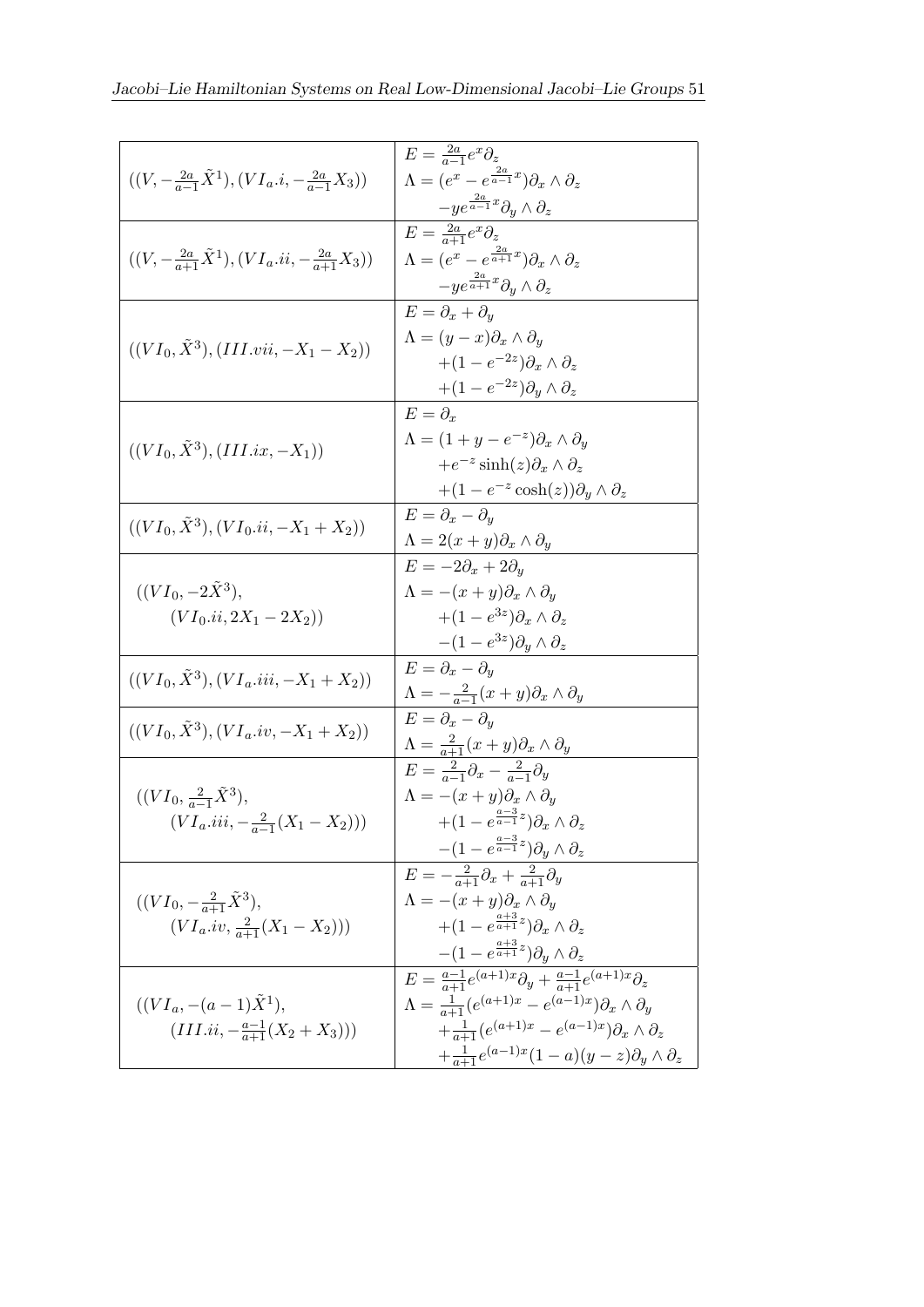|                                                    | $E = \frac{1}{a-1}e^{ax}(-\cosh(x) + a\sinh(x))\partial_y$                                                                                                |
|----------------------------------------------------|-----------------------------------------------------------------------------------------------------------------------------------------------------------|
|                                                    | $+\frac{1}{a-1}e^{ax}(-\sinh(x)+a\cosh(x))\partial_z$                                                                                                     |
| $((VI_a, -(a+1)\tilde{X}^1),$                      | $\Lambda = \frac{1}{a-1}e^{ax}\sinh(x)\partial_x\wedge\partial_y$                                                                                         |
| $(III.v, \frac{1}{a-1}(X_2 - aX_3)))$              | $+\frac{1}{a-1}(e^{ax}\cosh(x)-e^{(a+1)x})\partial_x\wedge\partial_z$                                                                                     |
|                                                    | $+\frac{1}{a-1}(e^{2ax}$                                                                                                                                  |
|                                                    |                                                                                                                                                           |
|                                                    | $-e^{(a+1)x}(1+ay+z)\partial_y\wedge\partial_z$                                                                                                           |
|                                                    | $E = \frac{1}{a+1}e^{ax}(-\cosh(x) + a\sinh(x))\partial_y$                                                                                                |
|                                                    | $+\frac{1}{a+1}e^{ax}(-\sinh(x)+a\cosh(x))\partial_z$                                                                                                     |
| $((VI_a, -(a-1)X^1),$                              | $\Lambda = \frac{1}{a+1}e^{ax}\sinh(x)\partial_x\wedge\partial_y$                                                                                         |
| $(III.v, \frac{1}{a+1}(X_2 - aX_3)))$              | $+\frac{1}{a+1}(e^{ax}\cosh(x)-e^{(a-1)x})\partial_x\wedge\partial_z$                                                                                     |
|                                                    | $+\frac{1}{a+1}(e^{2ax}$                                                                                                                                  |
|                                                    | $-e^{(a-1)x}(1+ay+z)\partial_y\wedge\partial_z$                                                                                                           |
|                                                    | $E = \frac{a+1}{a-1}e^{(a-1)x}\partial_y - \frac{a+1}{a-1}e^{(a-1)x}\partial_z$                                                                           |
|                                                    | $\Lambda = \frac{1}{a-1} (e^{(a-1)x} - e^{(a+1)x}) \partial_x \wedge \partial_y$                                                                          |
| $((VI_a, -(a+1)\tilde{X}^1),$                      |                                                                                                                                                           |
| $(III.x, -\frac{a+1}{a-1}(X_2 - X_3)))$            | $+\frac{1}{a-1}(e^{(a+1)x}-e^{(a-1)x})\partial _x\wedge \partial _z$                                                                                      |
|                                                    | $+\frac{1}{a-1}e^{(a+1)x}(1+a)(y+z)\partial _y\wedge \partial _z$                                                                                         |
| $((VI_a, -(a+1)\tilde{X}^1),$                      | $E = e^{(a+1)x} \partial_y + e^{(a+1)x} \partial_z$                                                                                                       |
| $(VI_b.v, -X_2-X_3))$                              | $\Lambda = \frac{2}{(b-1)}e^{(a+1)x}(y-z)\partial_y \wedge \partial_z$                                                                                    |
| $((VI_a, -(a+1)\tilde{X}^1),$                      | $E = e^{(a+1)x} \partial_y + e^{(a+1)x} \partial_z$                                                                                                       |
| $(VI_b.vi, -X_2+X_3))$                             | $\begin{array}{l}\Lambda=-\frac{2}{(b+1)}e^{(a+1)x}(y-z)\partial _y\wedge \partial _z\\ E=e^{(a-1)x}\partial _y-e^{(a-1)x}\partial _z\end{array}$         |
| $((VI_a, -(a-1)\tilde{X}^1),$                      |                                                                                                                                                           |
| $(VI_b.vii, -X_2+X_3))$                            | $\Lambda = -\frac{2}{(b-1)}e^{(a-1)x}(y+z)\partial_y \wedge \partial_z$                                                                                   |
| $((VI_a, -(a-1)\tilde{X}^1),$                      | $E = e^{(a-1)x} \partial_y - e^{(a-1)x} \partial_z$                                                                                                       |
| $(VIb.viii, -X2+X3))$                              | $\Lambda = \frac{2}{(b+1)}e^{(a-1)x}(y+z)\partial_y \wedge \partial_z$                                                                                    |
|                                                    | $E = \frac{2(ab+1)}{(a+1)(b-1)}e^{(a+1)x}\partial_y$                                                                                                      |
|                                                    | $+\frac{2(ab+1)}{(a+1)(b-1)}e^{(a+1)x}\partial_z$                                                                                                         |
| $((VI_a, -\frac{2(ab+1)}{b-1}\tilde{X}^1),$        | $\Lambda = \frac{1}{a+1} (e^{(a+1)x} - e^{\frac{2(ab+1)}{b-1}x}) \partial_x \wedge \partial_y$                                                            |
| $(VI_b.v, -\frac{2(ab+1)}{(a+1)(b-1)}(X_2+X_3)))$  |                                                                                                                                                           |
|                                                    | $+\frac{1}{a+1}(e^{(a+1)x}-e^{\frac{2(ab+1)}{b-1}x})\partial _x\wedge \partial _z$                                                                        |
|                                                    | $E = \frac{\frac{1}{a+1}e^{\frac{2(ab+1)}{b-1}x}(1-a)(y-z)\partial_y \wedge \partial_z}{(a+1)(b+1)}$<br>$+\frac{2(ab-1)}{(a+1)(b+1)}e^{(a+1)x}\partial_z$ |
|                                                    |                                                                                                                                                           |
|                                                    |                                                                                                                                                           |
| $((VI_a, -\frac{2(ab-1)}{b+1}\tilde{X}^1),$        |                                                                                                                                                           |
| $(VI_b.vi, -\frac{2(ab-1)}{(a+1)(b+1)}(X_2+X_3)))$ | $\Lambda = \frac{1}{a+1} (e^{(a+1)x} - e^{\frac{2(ab-1)}{b+1}x}) \partial_x \wedge \partial_y$                                                            |
|                                                    | $+\frac{1}{a+1}(e^{(a+1)x}-e^{\frac{2(ab-1)}{b+1}x})\partial _x\wedge \partial _z$                                                                        |
|                                                    | $+\frac{1}{a+1}e^{\frac{2(ab-1)}{b+1}x}(1-a)(y-z)\partial _y\wedge \partial _z$                                                                           |
|                                                    |                                                                                                                                                           |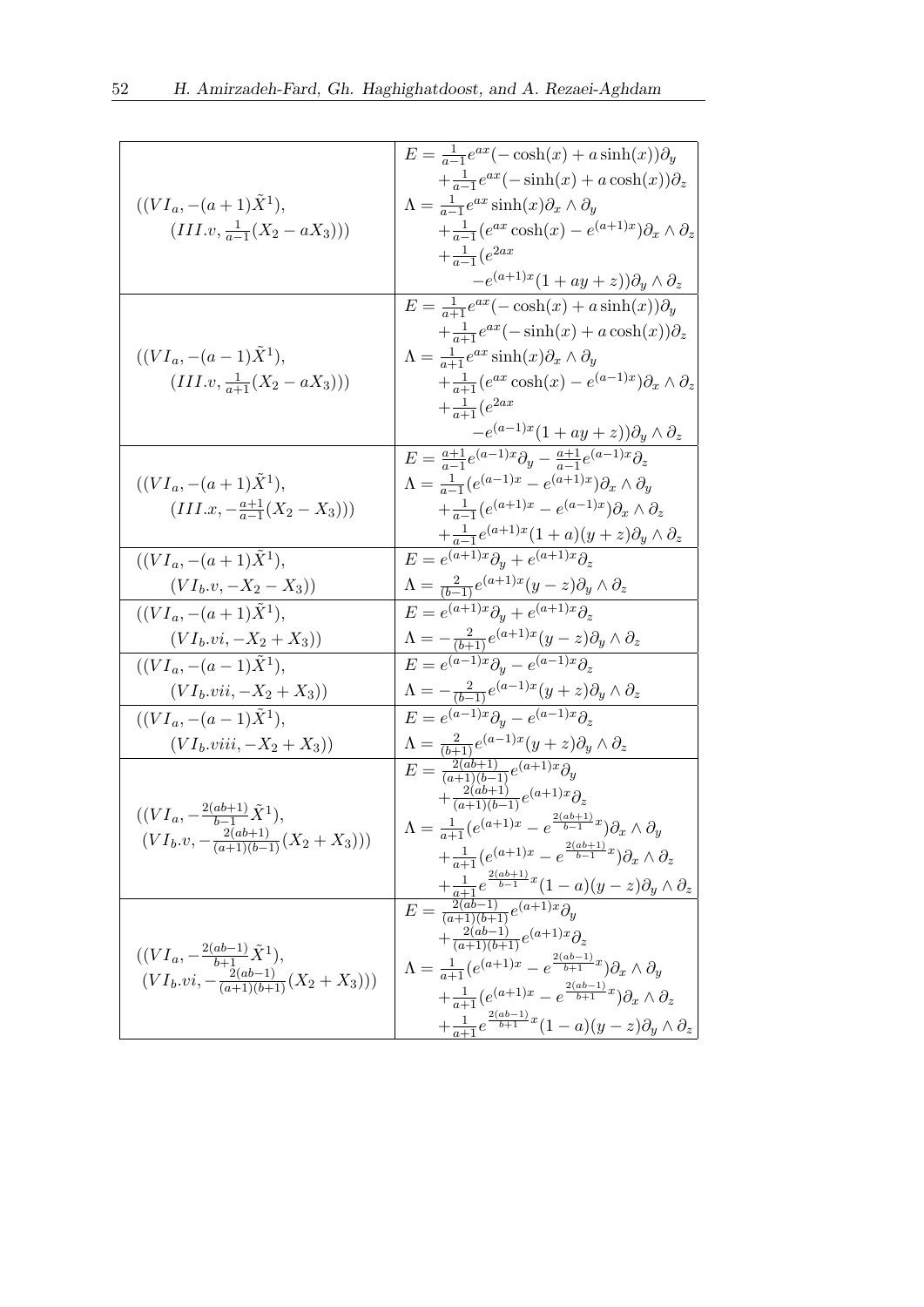| $((VI_a, -\frac{2(ab-1)}{b-1}\tilde{X}^1),$<br>$(VI_b.vii, -\frac{2(ab-1)}{(a1)(b-1)}(X_2-X_3)))$       | $E = \frac{2(ab-1)}{(a-1)(b-1)}e^{(a-1)x}\partial_y$<br>$-\frac{2(ab-1)}{(a-1)(b-1)}e^{(a-1)x}\partial _z$<br>$\Lambda = \frac{1}{a-1} (e^{(a-1)x} - e^{\frac{2(ab-1)}{b-1}x}) \partial_x \wedge \partial_y$<br>$+\frac{1}{a-1}(-e^{(a-1)x}+e^{\frac{2(ab-1)}{b-1}x})\partial _x\wedge \partial _z$<br>$+\frac{1}{a-1}e^{\frac{2(ab-1)}{b-1}x}(1+a)(y+z)\partial _y\wedge \partial _z$ |
|---------------------------------------------------------------------------------------------------------|----------------------------------------------------------------------------------------------------------------------------------------------------------------------------------------------------------------------------------------------------------------------------------------------------------------------------------------------------------------------------------------|
| $((VI_a, -\frac{2(ab+1)}{b+1}\tilde{X}^1),$<br>$(VI_b.viii,$<br>$-\frac{2(ab+1)}{(a-1)(b+1)}(X_2-X_3))$ | $E = \frac{2(ab+1)}{(a-1)(b+1)}e^{(a-1)x}\partial_y$<br>$-\frac{2(ab+1)}{(a-1)(b+1)}e^{(a-1)x}\partial_z$<br>$\Lambda = \frac{1}{a-1} (e^{(a-1)x} - e^{\frac{2(ab+1)}{b+1}x}) \partial_x \wedge \partial_y$<br>$+\frac{1}{a-1}(-e^{(a-1)x}+e^{\frac{2(ab+1)}{b+1}x})\partial_x\wedge \partial_z$<br>$+\frac{1}{a-1}e^{\frac{2(ab+1)}{b+1}x}(1+a)(y+z)\partial _y\wedge \partial _z$    |

<span id="page-20-0"></span>Table 5.3: Reeb vector field and Jacobi bivector field related to real threedimensional coboundary Jacobi–Lie bialgebras.

| $((\mathfrak{g}, \phi_0), (\mathfrak{g}^*, X_0))$                  | Reeb vector field $E$ and Jacobi bivector                                                                              |
|--------------------------------------------------------------------|------------------------------------------------------------------------------------------------------------------------|
|                                                                    | field $\Lambda$                                                                                                        |
| $((I,0),(V,-X_1))$                                                 | $E=\partial_r$                                                                                                         |
|                                                                    | $\Lambda = 0$                                                                                                          |
|                                                                    | $E=2\partial_x$                                                                                                        |
| $((II, -\tilde{X}^2 + \tilde{X}^3), (III, -2X_1))$                 | $\Lambda = (-1 + e^{y-z}) \partial_x \wedge \partial_y$                                                                |
|                                                                    | $+(1-e^{y-z})\partial_x\wedge\partial_z$                                                                               |
| $((III, -\tilde{X}^2 + \tilde{X}^3))$                              | $E = -e^{2x}\partial_y - e^{2x}\partial_z$                                                                             |
| $(III.iii, X_2+X_3))$                                              | $\Lambda = (-e^{2x} + e^{y-z})\partial_y \wedge \partial_z$                                                            |
| $((III,0), (III.x, -X_2+X_3))$                                     | $E = \partial_y - \partial_z$                                                                                          |
|                                                                    | $\Lambda = (y+z)\partial_y \wedge \partial_z$                                                                          |
| $((IV, -X^1), (III, v, -X_3))$                                     | $E=e^x\partial_x$                                                                                                      |
|                                                                    | $\Lambda = -(y+1-e^x)e^x\partial_y\wedge \partial_z$                                                                   |
| $((IV, -2\tilde{X}^1), (V.ii, -2X_3))$                             | $E = 2e^x\partial_x$                                                                                                   |
|                                                                    | $\Lambda = (e^x - e^{2x})\partial_x \wedge \partial_z - ye^{2x}\partial_y \wedge \partial_z$                           |
| $((IV, -\frac{2a}{a-1}\tilde{X}^1), (VI_a.i, -\frac{2a}{a-1}X_3))$ | $E = \frac{2a}{a-1}e^x\partial_z$                                                                                      |
|                                                                    | $\Lambda = (e^x - e^{\frac{2a}{a-1}x})\partial_x \wedge \partial_z - ye^{\frac{2a}{a-1}x}\partial_y \wedge \partial_z$ |
| $((IV, -\frac{2a}{a+1}\tilde{X}^{1}),$                             | $E = \frac{2a}{a+1}e^x\partial_z$                                                                                      |
| $(VI_a.i, -\frac{2a}{a+1}X_3))$                                    | $\Lambda = (e^x - e^{\frac{2a}{a+1}x})\partial_x \wedge \partial_z - ye^{\frac{2a}{a+1}x}\partial_y \wedge \partial_z$ |
| $((V, -X^1), (VI_0.i, -X_3))$                                      | $E=e^{x}\partial_{x}$                                                                                                  |
|                                                                    | $\Lambda = -2ye^x\partial_y \wedge \partial_z$                                                                         |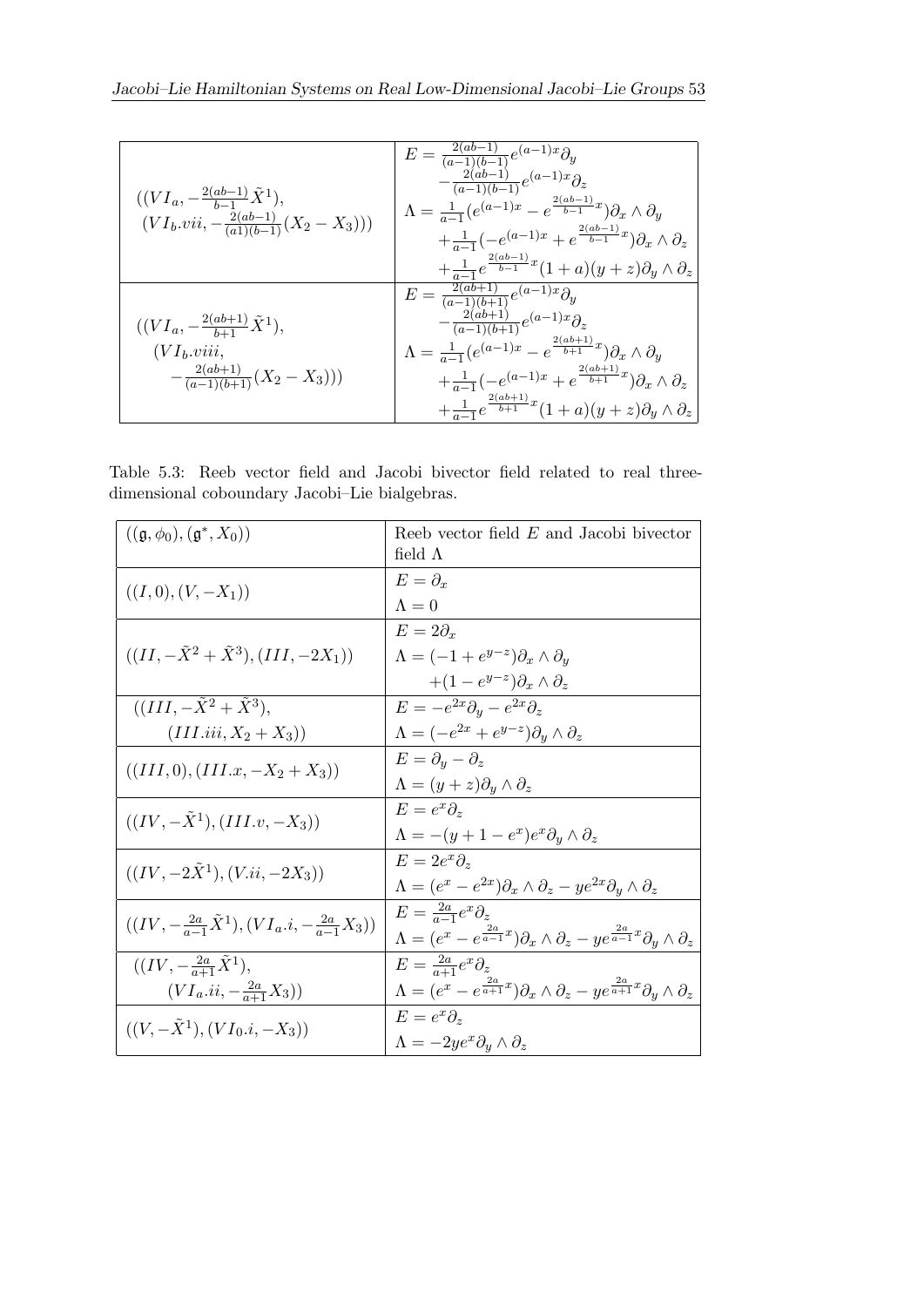| $((V, -X^1), (VI_a.i, -X_3))$                    | $E=e^x\partial_x$<br>$\Lambda = \frac{2}{a-1}ye^{x}\partial_{y}\wedge\partial_{z}$  |
|--------------------------------------------------|-------------------------------------------------------------------------------------|
| $((V, -X^1), (VI_a.ii, -X_3))$                   | $E=e^x\partial_x$<br>$\Lambda = -\frac{2}{a+1}ye^{x}\partial_{y}\wedge\partial_{z}$ |
| $((VI_0, \tilde{X}^3), (III. viii, -X_1 + X_2))$ | $E = \partial_x - \partial_y$<br>$\Lambda = (x+y)\partial_x \wedge \partial_y$      |
| $((VI_a, -(a+1)X^1),$                            | $E = e^{(a+1)x} \partial_y + e^{(a+1)x} \partial_z$                                 |
| $(III.ii, -X_2 - X_3))$                          | $\Lambda = -(y-z)e^{(a+1)x}\partial_y \wedge \partial_z$                            |
| $((VI_a, -(a-1)\tilde{X}^1),$                    | $E = e^{(a-1)x} \partial_y + e^{(a-1)x} \partial_z$                                 |
| $(III.x, -X_2 + X_3))$                           | $\Lambda = (y+z)e^{(a-1)x}\partial_y \wedge \partial_z$                             |

Acknowledgments. The authors are greatly indebted to Professor J.F. Carinena for his patience in careful reading the manuscript and helpful suggestions that improved significantly the presentation of the paper.

#### References

- <span id="page-21-7"></span>[1] R. Abraham and J.E. Marsden, Foundations of Mechanics, Addison–Wesley, Redwood City, 1987.
- <span id="page-21-6"></span>[2] H. Amirzadeh-Fard, Gh. Haghighatdoost, P. Kheradmandynia, and A. Rezaei-Aghdam, Jacobi structures on real two- and three-dimensional Lie groups and their Jacobi–Lie systems, Theoret. and Math. Phys. 205 (2020), 1393–1410.
- <span id="page-21-3"></span>[3] R. Angelo, E. Duzzioni, and A. Ribeiro, Integrability in time-dependent systems with one degree of freedom, J. Phys. A 45 (2012), 055101.
- [4] A. Ballesteros, J.F. Cariñena, F.J. Herranz, J. de Lucas, and C. Sardón, From constants of motion to superposition rules for Lie–Hamilton systems, J. Phys. A 46 (2013), 285203.
- <span id="page-21-0"></span>[5] J.F. Cariñena, J. Grabowski, and G. Marmo, Lie–Scheffers Systems: a Geometric Approach, Bibliopolis, Naples, 2000.
- <span id="page-21-1"></span>[6] J.F. Cariñena, J. Grabowski, and G. Marmo, Superposition rules, Lie theorem and partial differential equations, Rep. Math. Phys. 60 (2007), 237–258.
- <span id="page-21-4"></span>[7] J.F. Cariñena, J. de Lucas, and C. Sardón, Lie–Hamilton systems: theory and applications, Int. J. Geom. Methods Mod. Phys. 10 (2013), 1350047.
- [8] Z. Fiala, Evolution equation of Lie-type for finite deformations, time-discrete integration, and incremental methods, Acta Mech. 226 (2015), 17–35.
- <span id="page-21-2"></span> $[9]$  A. Guldberg, Sur les équations différentielles ordinaires qui possèdent un système fondamental d'intégrales, C.R. Math. Acad. Sci. Paris  $116$  (1893), 964–965.
- <span id="page-21-5"></span>[10] F.J. Herranz, J. de Lucas, and C. Sardón, Jacobi–Lie systems: Fundamentals and low-dimensional classification, in: Dynamical Systems and Differential Equations, AIMS Proceedings 2015, Proceedings of the 10th AIMS International Conference (Madrid, Spain), Discrete Contin. Dyn. Syst. (Suppl.), 605–614 (2015).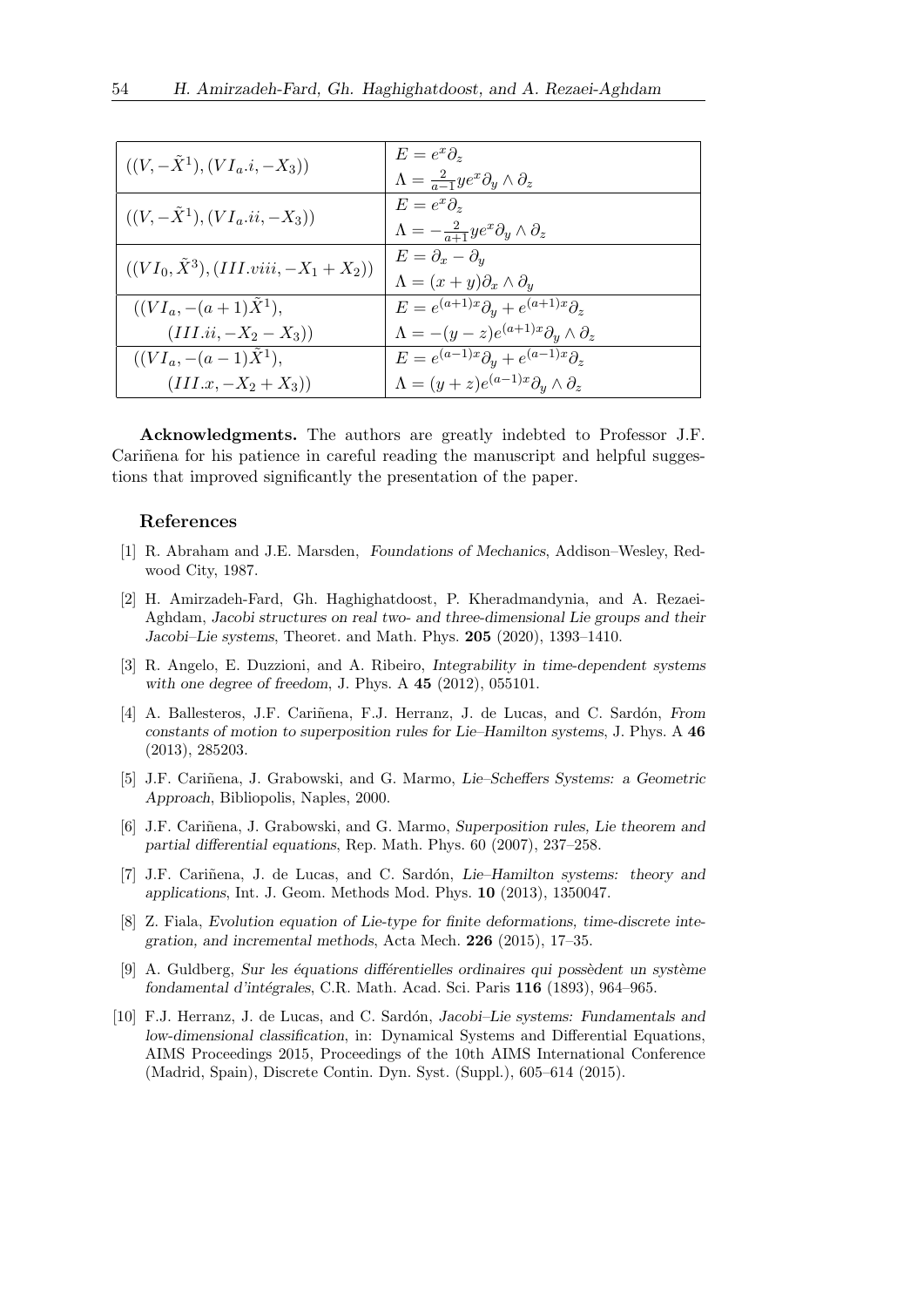- <span id="page-22-5"></span>[11] D. Iglesias and J. C. Marrero, Generalized Lie bialgebras and Jacobi structures on Lie groups, Israel J. Math. 133 (2003) 285–320.
- <span id="page-22-6"></span>[12] A. Kirillov, Local Lie algebras, Russ. Math. Surv. 31 (1976), 55–76.
- <span id="page-22-1"></span>[13] L. Köningsberger, Uber die einer beliebigen differentialgleichung erster ordnung angehörigen selbständigen transcendenten, Acta Math.  $3$  (1883), 1–48.
- [14] Y. Kosmann-Schwarzbach, Lie Bialgebras, Poisson Lie Groups and Dressing Transformations, Integrability of Nonlinear Systems, Lecture Notes in Physics, 638, Springer-Verlag, 2004, 107–173.
- <span id="page-22-7"></span> $[15]$  A. Lichnerowicz, Les variétés de Jacobi et leurs algèbres de Lie associées, J. Math. Pures et appl. 57 (1978), 453–488.
- <span id="page-22-0"></span>[16] S. Lie and G. Scheffers, Vorlesungen ¨uber Continuierliche Gruppen Mit Geometrischen und Anderen Anwendungen, Teubner, Leipzig, 1893.
- <span id="page-22-4"></span>[17] J. de Lucas and C. Sardón, A Guide to Lie Systems with Compatible Geometric Structures, World Scientific, Singapore, 2020.
- <span id="page-22-11"></span>[18] R.O. Popovych, V.M. Boyko, M.O. Nesterenko, and M.W. Lutfullin, Realization of real low dimensional Lie algebra, J. Phys. A: Math. Gen. 36 (2003), 7337–7360.
- [19] A. Rezaei-Aghdam, M. Hemmati, and A. R. Rastkar, Classification of real threedimensional Lie bialgebras and their Poisson–Lie groups, J. Phys. A: Math. Gen. 38 (2005) 3981–3994.
- <span id="page-22-8"></span>[20] A. Rezaei-Aghdam and M. Sefid, Classical r-matrices of real low-dimensional Jacobi-Lie bialgebras and their Jacobi–Lie groups, Int. J. Geom. Methods Mod. Phys. 13 (2016) 1650087.
- <span id="page-22-9"></span>[21] A. Rezaei-Aghdam and M. Sephid, Classification of real low dimensional Jacobi(generalized)–Lie bialgebras, Int. J. Geom. Methods Mod. Phys. 14 (2017), 1750007.
- <span id="page-22-10"></span>[22] I. Vaisman, Lectures on the Geometry of Poisson Manifolds, Progress in Mathematics, 118, Birkhäuser Verlag, Basel, 1994.
- <span id="page-22-2"></span>[23] E. Vessiot, Sur une classe d'équations différentielles, Ann. Sci. École Norm. Sup. (3) 10 (1893), 53–64.
- <span id="page-22-3"></span>[24] P. Winternitz, Lie groups and solutions of nonlinear differential equations, in: Nonlinear Phenomena, Lecture Notes in Phys, 189, Springer, Berlin, 1983, 263–331.

Received October 15, 2020, revised January 19, 2021.

H. Amirzadeh-Fard,

Department of Mathematics, Azarbaijan Shahid Madani University, 53714-161, Tabriz, Iran,

E-mail: [h.amirzadehfard@azaruniv.ac.ir](mailto:h.amirzadehfard@azaruniv.ac.ir)

Gh. Haghighatdoost,

Department of Mathematics, Azarbaijan Shahid Madani University, 53714-161, Tabriz, Iran,

E-mail: [e-mail: gorbanali@azaruniv.ac.ir](mailto:e-mail: gorbanali@azaruniv.ac.ir)

A. Rezaei-Aghdam,

Department of Physics, Azarbaijan Shahid Madani University, 53714-161, Tabriz, Iran, E-mail: [e-mail: rezaei-a@azaruniv.ac.ir](mailto:e-mail: rezaei-a@azaruniv.ac.ir)